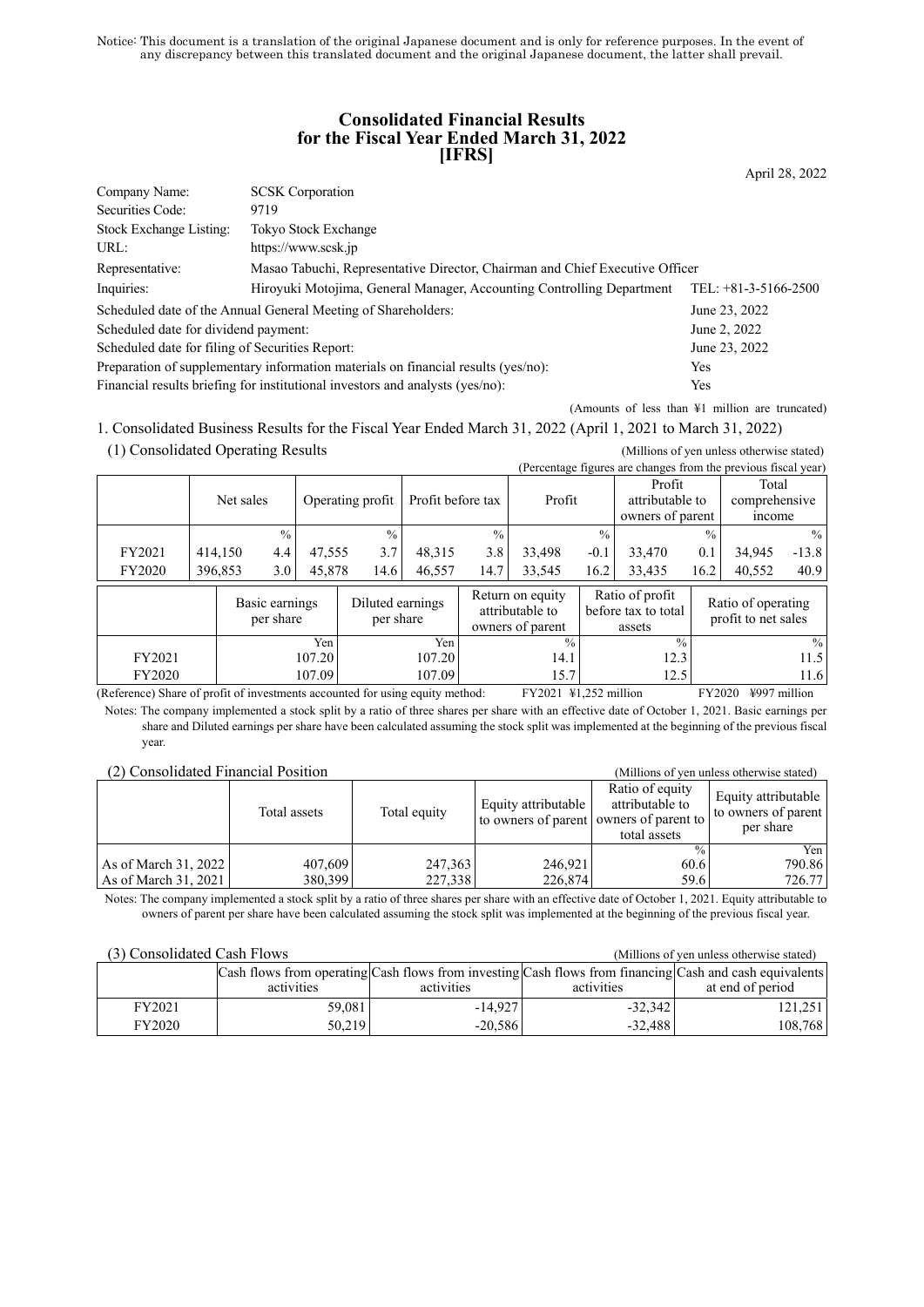#### 2. Dividends

|                  |                      |                       | Dividends per share (Yen) |                    |        | Ratio of<br>dividends to                |                                |                                                                    |
|------------------|----------------------|-----------------------|---------------------------|--------------------|--------|-----------------------------------------|--------------------------------|--------------------------------------------------------------------|
|                  | First<br>quarter-end | Second<br>quarter-end | Third<br>quarter-end      | Fiscal<br>year-end | Total  | Total dividends<br>(Millions of<br>yen) | Payout ratio<br>(Consolidated) | equity<br>attributable to<br>owners of<br>parent<br>(Consolidated) |
|                  |                      |                       |                           |                    |        |                                         | $\frac{0}{0}$                  | $\%$                                                               |
| FY2020           |                      | 65.00                 |                           | 70.00              | 135.00 | 14,047                                  | 42.0                           | 6.6                                                                |
| FY2021           |                      | 70.00                 |                           | 23.34              |        | 14,569                                  | 43.5                           | 6.2                                                                |
| FY2022(Forecast) |                      | 26.00                 |                           | 26.00              | 52.00  |                                         | 42.7                           |                                                                    |

Notes: The company implemented a stock split by a ratio of three shares per share with an effective date of October 1, 2021. The annual dividends per share of FY2021 is not presented because the amounts cannot be simply combined due to the implementation of the stock split. Without taking into account the implementation of the stock split, the annual dividend per share will be ¥140.00 (¥70.00 at the second quarter-end and ¥70.00 at the fiscal year-end).

### 3. Consolidated Financial Forecasts for Fiscal Year 2022 (April 1, 2022 to March 31, 2023)

(Millions of yen unless otherwise stated)<br>onding period of the previous fiscal year.

| (Percentage figures are changes from the corresponding period of the previous fiscal year) |           |               |                  |               |                   |               |                                            |               |                             |  |
|--------------------------------------------------------------------------------------------|-----------|---------------|------------------|---------------|-------------------|---------------|--------------------------------------------|---------------|-----------------------------|--|
|                                                                                            | Net sales |               | Operating profit |               | Profit before tax |               | Profit attributable to<br>owners of parent |               | Basic earnings<br>per share |  |
|                                                                                            |           | $\frac{0}{0}$ |                  | $\frac{0}{0}$ |                   | $\frac{0}{0}$ |                                            | $\frac{0}{0}$ | Yen                         |  |
| Full Year                                                                                  | 450,000   | 8.7           | 54.000           | 13.6          | 54.700            | 13.2          | 38,000                                     | 13.5          | 21.71                       |  |

#### ※ Notes

(1) Changes in significant subsidiaries during the period : None

#### (2) Changes in accounting policies and changes in accounting estimates

- 1) Changes in accounting policies as required by IFRS standards: None
- 2) Changes in accounting policies due to other reasons: None
- 3) Changes in accounting estimates: None

#### (3) Number of shares issued (Common stock)

1) The number of shares issued as of the period-end (including treasury stock)

| As of March 31, 2022 | 312,545,409 shares |
|----------------------|--------------------|
| As of March 31, 2021 | 312,545,409 shares |

2) The number of shares of treasury stock as of the period-end

3) The average number of shares during the period

|        | The number of shares of treasury stock as of the period-end |                      |                |
|--------|-------------------------------------------------------------|----------------------|----------------|
|        |                                                             | As of March 31, 2022 | 325,537 shares |
|        |                                                             | As of March 31, 2021 | 377,181 shares |
| $\sim$ | $^{\circ}$ 1<br>$T^{\prime}$                                |                      |                |

| As of March 31, 2022 | 312.221.214 shares |
|----------------------|--------------------|
| As of March 31, 2021 | 312,229,768 shares |

Notes: The company implemented a stock split by a ratio of three shares per share with an effective date of October 1, 2021. Number of shares issued (Common stock) has been calculated assuming the stock split was implemented at the beginning of the previous fiscal year.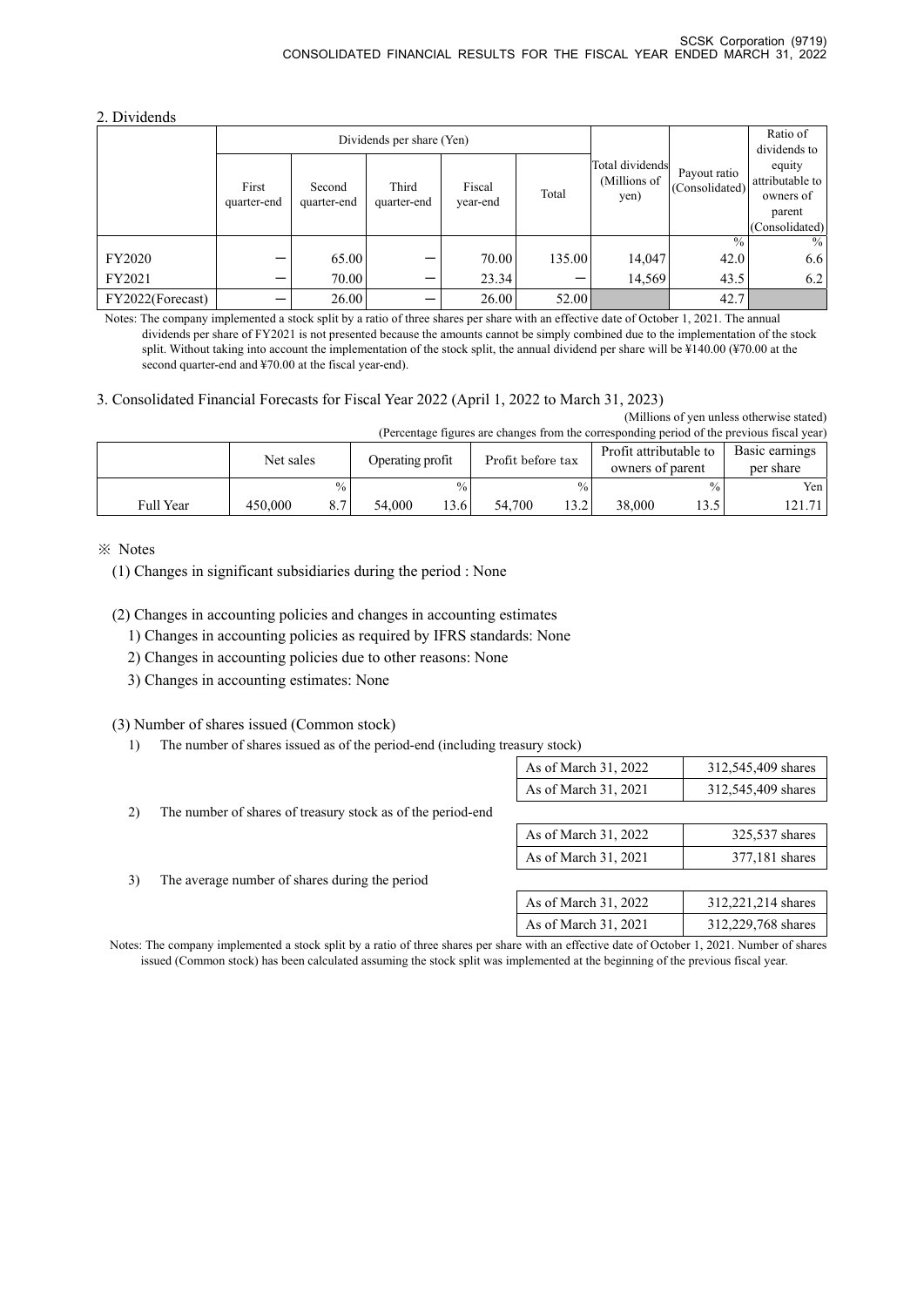### (Reference) Summary of Non-Consolidated Business Results

FY2020 101.36 101.34

1. Non-Consolidated Business Results for Fiscal Year 2021 (April 1, 2021 to March 31, 2022)

(1) Non-Consolidated Operating Results (Millions of yen unless otherwise stated)

|                  |                                          |              |                                 |                     |                  |                     | (Percentage figures are changes from the previous fiscal year) |                        |  |
|------------------|------------------------------------------|--------------|---------------------------------|---------------------|------------------|---------------------|----------------------------------------------------------------|------------------------|--|
|                  | Net sales                                |              | Operating profit                |                     | Ordinary profit  |                     | Net profit                                                     |                        |  |
| FY2021<br>FY2020 | $\%$<br>332,153<br>4.8<br>316,888<br>4.0 |              | 39,039<br>34,340                | $\%$<br>13.7<br>2.9 | 41,388<br>36,396 | $\%$<br>13.7<br>4.4 | 29,195<br>31,641                                               | $\%$<br>$-7.7$<br>26.4 |  |
|                  | Net profit per share                     |              | Diluted net profit per<br>share |                     |                  |                     |                                                                |                        |  |
| FY2021           |                                          | Yen<br>93.53 |                                 | Yen<br>93.51        |                  |                     |                                                                |                        |  |

Notes: The company implemented a stock split by a ratio of three shares per share with an effective date of October 1, 2021. Basic earnings per share and Diluted earnings per share have been calculated assuming the stock split was implemented at the beginning of the previous fiscal year.

#### (2) Non-Consolidated Financial Position (Millions of yen unless otherwise stated)

|                        |              | .          | $1.911.9111.900.0011.01.109.00000.00000$ |                      |
|------------------------|--------------|------------|------------------------------------------|----------------------|
|                        | Total assets | Net assets |                                          | Net assets per share |
|                        |              |            | $\frac{0}{0}$                            | Yenl                 |
| As of March $31, 2022$ | 373,358      | 234,636    | 62.8                                     | 751.57               |
| As of March $31,2021$  | 351,7341     | 220,336    | 62.6                                     | 705.75               |

(Reference) Shareholders' equity: As of March 31, 2022 ¥234,615 million As of March 31, 2021 ¥220,313 million Notes: The company implemented a stock split by a ratio of three shares per share with an effective date of October 1, 2021. Net assets per share have been calculated assuming the stock split was implemented at the beginning of the previous fiscal year.

※ Financial results reports are exempt from audit conducted by certified public accountants or an audit corporation.

※ Proper use of earnings forecasts, and other special matters

- The financial forecasts contained in this document are based on the information currently available and certain assumptions deemed reasonable. Actual results may vary from these forecasts for various reasons. With regard to the assumptions on which financial forecasts are based and other explanatory notes in connection with the use of financial forecasts, please refer to "Forecasts for the Fiscal Year Ending March 31, 2023" on page 6.
- The Company will hold a results briefing for institutional investors and analysts on April 28, 2022. Materials used in the briefing, a transcript of the main questions and answers, and other related information will be published on the Company's website promptly thereafter.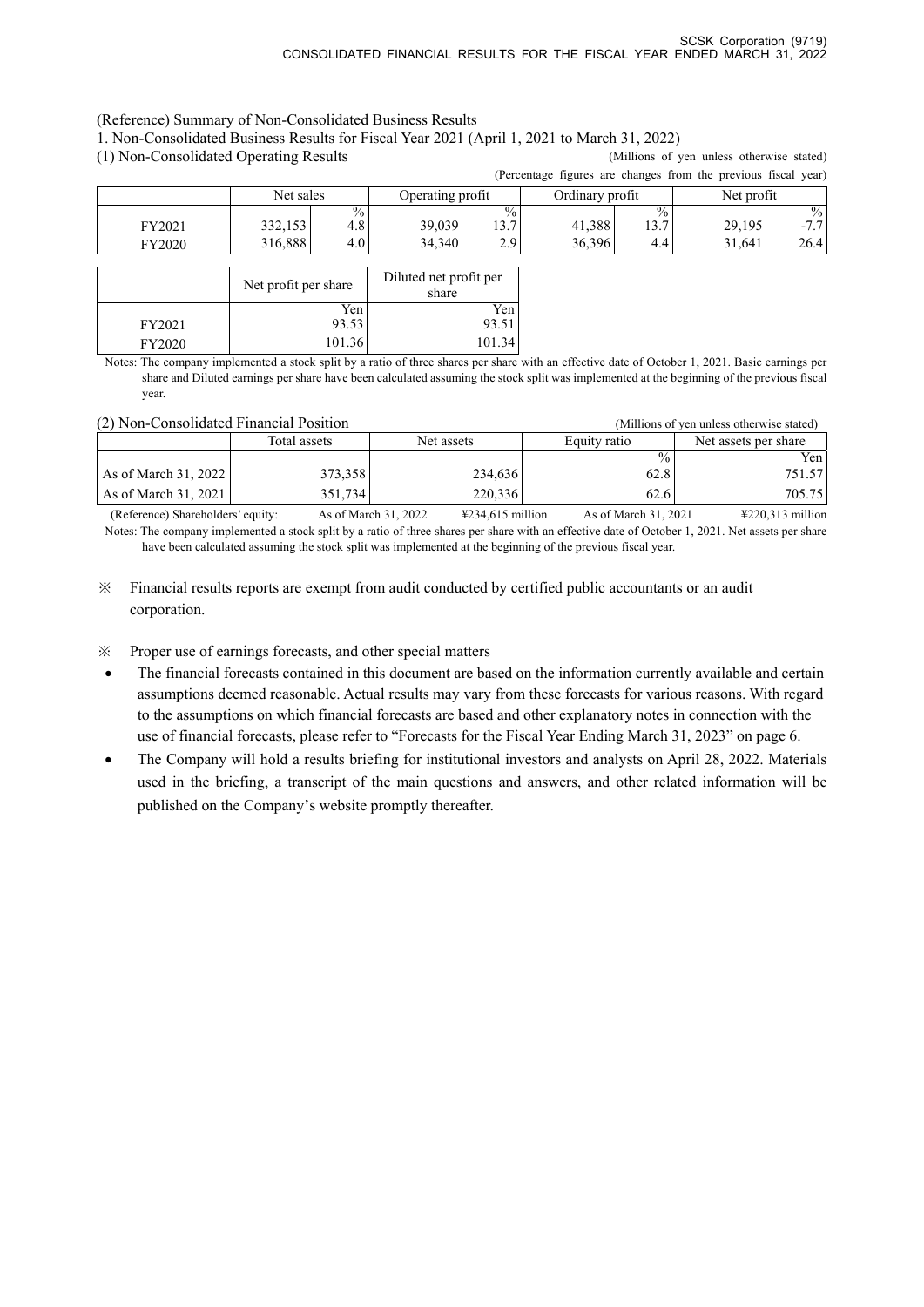# Contents

| 1. |     |                                                                                             | 2              |
|----|-----|---------------------------------------------------------------------------------------------|----------------|
|    | (1) |                                                                                             | $\overline{2}$ |
|    | (2) |                                                                                             | 5              |
|    | (3) |                                                                                             | 5              |
|    | (4) |                                                                                             | 6              |
|    | (5) | Basic Policy for Distribution of Earnings and Dividends for the Fiscal Year Ended March 31, | 6              |
| 2. |     |                                                                                             | 7              |
| 3. |     |                                                                                             | 8              |
|    | (1) |                                                                                             | 8              |
|    | (2) |                                                                                             | 9              |
| 4. |     |                                                                                             | 12             |
| 5. |     |                                                                                             | 13             |
|    | (1) |                                                                                             | 13             |
|    | (2) |                                                                                             | 15             |
|    | (3) |                                                                                             | 17             |
|    | (4) |                                                                                             | 18             |
|    | (5) |                                                                                             | 19             |
|    |     |                                                                                             | 19             |
|    |     | (Significant Items for the Preparation of Consolidated Financial Statements)                | 19             |
|    |     |                                                                                             | 20             |
|    |     |                                                                                             | 24             |
|    |     |                                                                                             | 24             |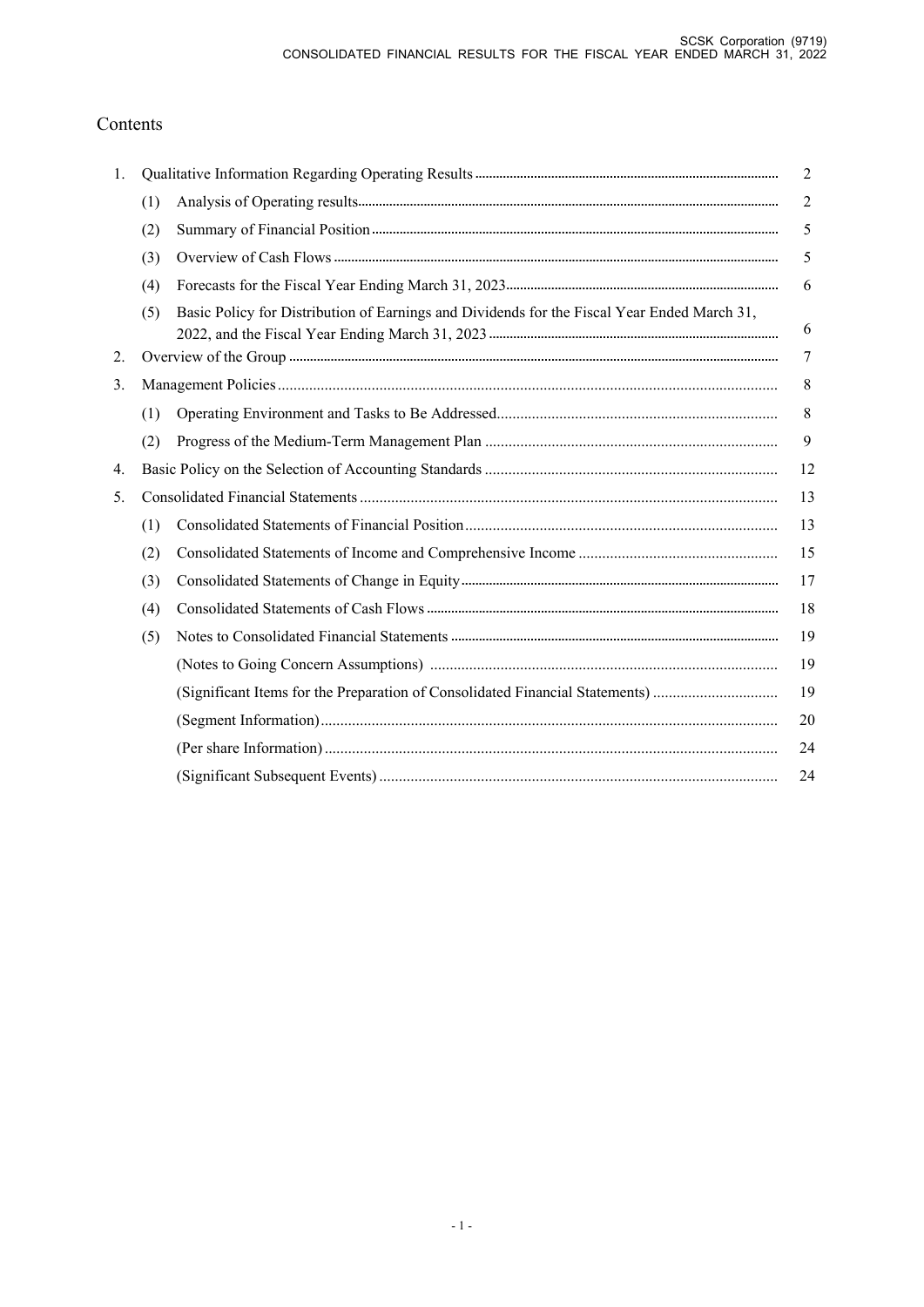#### **1. Qualitative Information Regarding Operating Results**

### **(1) Analysis of Operating results**

Operating Performance and Segment Information

In the fiscal year ended March 31, 2022, the Japanese economy showed signs of a gradual recovery, such as improved business sentiment seen amid COVID-19 vaccine rollouts. Regardless, the volatile global political and economic conditions resulted in economic stagnation.

The Japanese economy is anticipated to continue to see a recovery while social and economic activities return to normal, due in part to the support of ongoing government finance and fiscal measures. However, raw material prices are rising and the monetary easing policies of overseas countries are being revised as a result of Russia's invasion of Ukraine. These factors are having economic repercussions in the form of yen depreciation and ensuing commodity price increases. There is thus a need to carefully monitor these impacts along with the supply limitations resulting from supply chain disruptions.

In this economic environment, IT investment by client companies continues to expand in the IT services market. Investment is expected to accelerate in conjunction with economic recovery going forward as customer's exhibit increasing appetites for IT investment for purposes including growing business operations, by means such as redeveloping systems in response to the swift development of a digital society, and bolstering competitiveness as they explore the new normal. These trends are anticipated to advance amid efforts to ascertain the performance repercussions of rising raw material prices as well as the business impacts of prolonged global supply chain disruption.

Customers in the manufacturing industry exhibited strong demand for IT investment. Targets of this investment demand included digitization as well as the redevelopment of core systems and production management systems for strengthening operating foundations. In the financial industry, IT investment demand continues to show a growth trend due in part to the ongoing presence of projects for reinforcing and expanding overseas operations largely from banks. IT demand is also rising in the communications industry, with specific focuses of this demand including investment for enhancing online and other customer contact points and for bolstering networks.

In addition, demand has been consistent for cloud-based IT services as well as for core system redevelopment projects for addressing software approaching the end of service periods. The backdrop for this demand was characterized by a strong appetite for investment for heightening operational efficiency and productivity and by shortages of in-house IT engineers at client companies. Meanwhile, digitization investment is accelerating in response to the new normal emerging amid the COVID-19 pandemic, as seen in moves to accommodate remote work and other non-face-to-face and contact-free workstyles.

Looking ahead, strategic IT investment, particularly investment for enhancing client contacts points and redeveloping systems in preparation for digital transformations, is expected to continue.

In the fiscal year ended March 31, 2022, net sales increased 4.4% year on year, to ¥414,150 million. This increase was a result of higher sales in the Systems Development, System Maintenance and Operation / Services, and Packaged Software / Hardware Sales segments achieved amid growth in systems development demand among manufacturers; higher IT investment demand among banks, securities companies, and other financial industry customers; and rises in systems development demand among communications industry customers. Other factors included network equipment sales to communications industry customers and large-scale hardware sales to automotive companies and academic research institutions.

 Gross profit rose as a result of higher net sales and increased productivity stemming from efforts to improve operational quality. Selling, general and administrative (SG&A) expenses were up due to business investments in line with the core strategies of SCSK's medium-term management plan. Regardless, operating profit increased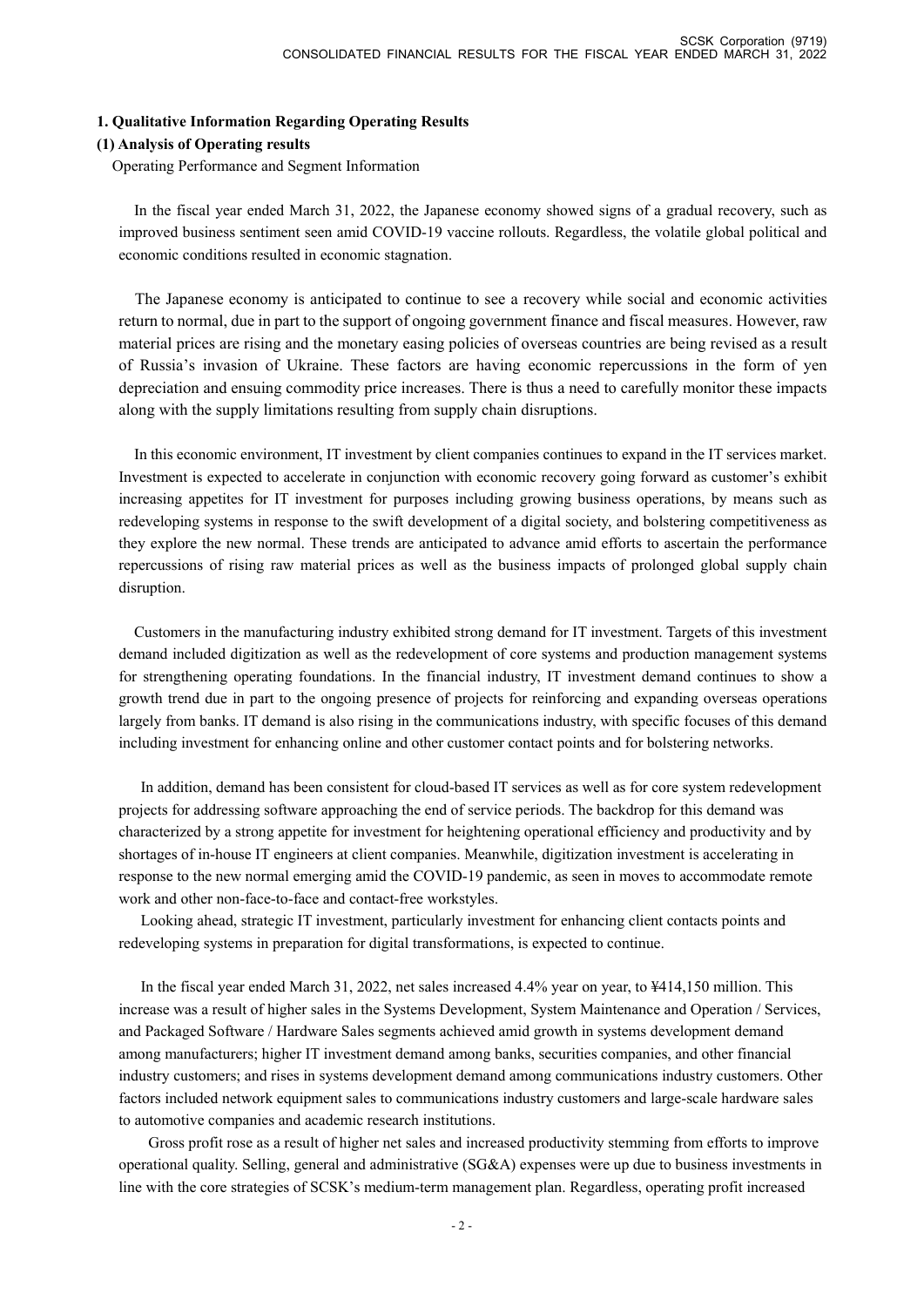3.7% year on year, to ¥47,555 million, because of the higher net sales and improvements in productivity.

Profit attributable to owners of parent increased 0.1% year on year, to ¥33,470 million, as a result of the decrease in corporate income taxes associated with tax exemptions for wage increases applied in the previous fiscal year.

In the pursuit of further growth, the SCSK Group will be promoting sustainability management as a growth strategy. Positioning its corporate philosophy and materiality items as the Group's purpose, the SCSK Group will pursue its vision of becoming a co-creative IT company in 2030 with the goal of achieving sustainable development together with society. In its medium-term management plan, the Group has defined three core strategies—core business innovation, commercialization of DX (digital transformations), and investment in people—and three managerial foundation reinforcement measures—augmentation of comprehensive Group capabilities, promotion of management that fully exercises our employees' potential, and fostering of co-creation-oriented corporate culture. These core strategies and managerial foundation reinforcement measures will be advanced to grow the Group's business on a global scale and move it toward the realization of its vision.

|                               | Previous fiscal year |                                                                        | Fiscal year under review |                   | Comparison with previous |                   |  |
|-------------------------------|----------------------|------------------------------------------------------------------------|--------------------------|-------------------|--------------------------|-------------------|--|
|                               |                      | (April 1, 2021-<br>(April 1, 2020-<br>March 31 2021)<br>March 31 2022) |                          | fiscal year       |                          |                   |  |
|                               | Net sales            | Segment<br>Net sales<br>Profit                                         |                          | Segment<br>Profit | Net sales                | Segment<br>Profit |  |
| <b>Industrial IT Business</b> | 132,249              | 16,214                                                                 | 135,768                  | 16,676            | 3,519                    | 462               |  |
| <b>Financial IT Business</b>  | 52,768               | 6,243                                                                  | 56,526                   | 6,653             | 3,757                    | 410               |  |
| <b>IT Business Solutions</b>  | 54,783               | 5,583                                                                  | 56,872                   | 5,559             | 2,089                    | $-24$             |  |
| <b>IT Platform Solutions</b>  | 77,444               | 10,904                                                                 | 83,969                   | 11,884            | 6,525                    | 980               |  |
| IT Management Service         | 56,728               | 6,983                                                                  | 58,477                   | 7,412             | 1,749                    | 429               |  |
| Others                        | 22,886               | 1,936                                                                  | 22,713                   | 1,599             | $-173$                   | $-336$            |  |
| Adjusted total                | $-7$                 | $-1,987$                                                               | $-177$                   | $-2,232$          | $-170$                   | $-245$            |  |
| Total                         | 396,853              | 45,878                                                                 | 414,150                  | 47,555            | 17,297                   | 1,677             |  |

#### Performance by segment was as follows. Net sales represents the amount of sales to outside customers.

(Millions of yen)

#### (Industrial IT Business)

Despite the conclusion of development projects for the gas industry, net sales increased 2.7% year on year, to ¥135,768 million, and segment profit grew 2.9%, to ¥16,676 million. Factors behind this outcome included higher systems development sales to the automotive and communications industries as well as increased sales of verification services.

#### (Financial IT Business)

Net sales were up 7.1% year on year, to ¥56,526 million, following a rise in the number of systems development projects for banks and securities industries, and segment profit rose 6.6%, to ¥6,653 million.

#### (IT Business Solutions)

Despite the conclusion of development projects for the distribution industry, net sales were up 3.8% year on year,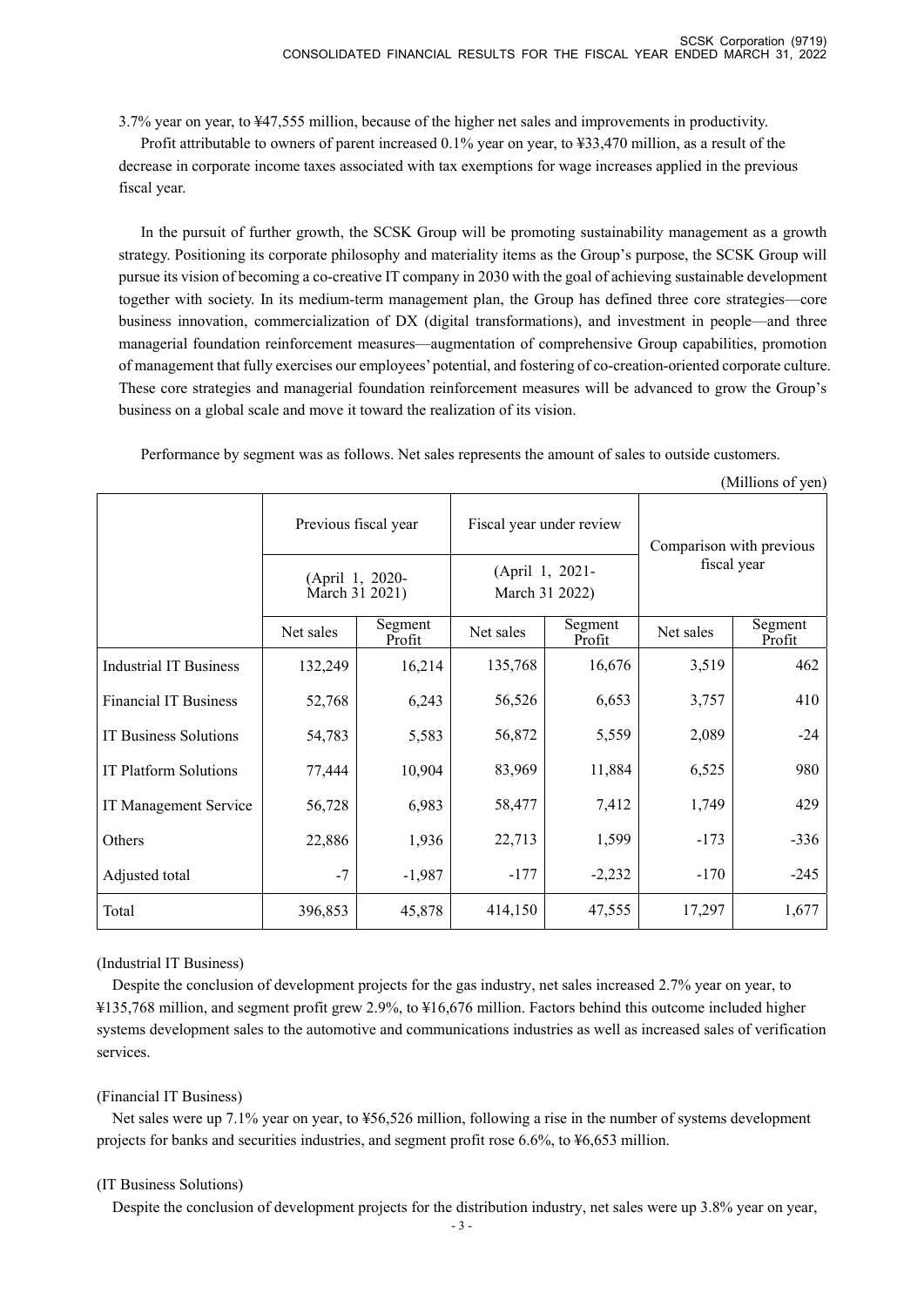to ¥56,872 million, due to the firm performance of business process outsourcing (BPO) operations and core systems development projects. Segment profit down -0.4%, to ¥5,559 million, due to the investment related expenses for expanding contact center business bases that continued to be incurred from the first half of the fiscal year forward.

### (IT Platform Solutions)

Net sales were up 8.4% year on year, to ¥83,969 million, and segment profit grew 9.0%, to ¥11,884 million, due to the higher sales of network equipment to the communications industry and increased sales of large-scale hardware products to the automotive industry and academic research institutions.

#### (IT Management Service)

Net sales were up 3.1% year on year, to ¥58,477 million, and segment profit grew 6.2%, to ¥7,412 million primarily due the growth of the data center business in response to demand for cloud services.

### (Others)

Net sales were down -0.8% year on year, to ¥22,713 million, as a result of segment changes following a Group reorganization and segment profit fell -17.4%, to ¥1,599 million, due to expenses incurred in relation to the merging of subsidiaries that formed SCSK Minori Solutions Corporation.

Sales in the Company's service-based sales segments, namely Systems Development, System Maintenance and Operation / Services, and Packaged Software / Hardware Sales, were as follows.

|                                                       |                                   | Previous fiscal year | Fiscal year under review |                 | Comparison with previous |                |  |
|-------------------------------------------------------|-----------------------------------|----------------------|--------------------------|-----------------|--------------------------|----------------|--|
|                                                       | (April 1, 2020-<br>March 31 2021) |                      | March 31 2022)           | (April 1, 2021- | fiscal year              |                |  |
|                                                       | Share $(\% )$<br>Amount           |                      | Amount                   | Share $(\% )$   | Amount                   | Change $(\% )$ |  |
| Systems Development                                   | 163,090                           | 41.1                 | 167,967                  | 40.6            | 4,876                    | 3.0            |  |
| <b>System Maintenance</b><br>and Operation / Services | 152,518                           | 38.4                 | 162,407                  | 39.2            | 9,888                    | 6.5            |  |
| Packaged Software /<br>Hardware Sales                 | 81,243                            | 20.5                 | 83,776                   | 20.2            | 2,532                    | 3.1            |  |
| Total                                                 | 396,853                           | 100.0                | 414,150                  | 100.0           | 17,297                   | 4.4            |  |

(Millions of yen unless otherwise stated)

In Systems Development, net sales increased 3.0% year on year, to ¥167,967 million. This increase was seen as a result of the contributions of core systems development projects and production management system redevelopment projects for reinforcing operating foundations and the IT investment for strengthening customer contact points seen amid consistently strong IT investment demand from communications and manufacturing industry customers as well as from banking industry customers.

In System Maintenance and Operation / Services, net sales increased 6.5% year on year, to ¥162,407 million. Sales were up because of the steady performance in BPO operations stemming from higher contact center demand witnessed amongst the shift toward contact-free, non-face-to-face operations. Another beneficial factor was increases in the sales of data center business, management services, and verification services.

In Packaged Software / Hardware Sales, net sales increased 3.1% year on year, to ¥83,776 million, due to the higher sales of large-scale hardware products to the automotive industry and academic research institutions and increased sales of network equipment to the communications industry.

#### **(2) Summary of Financial Position**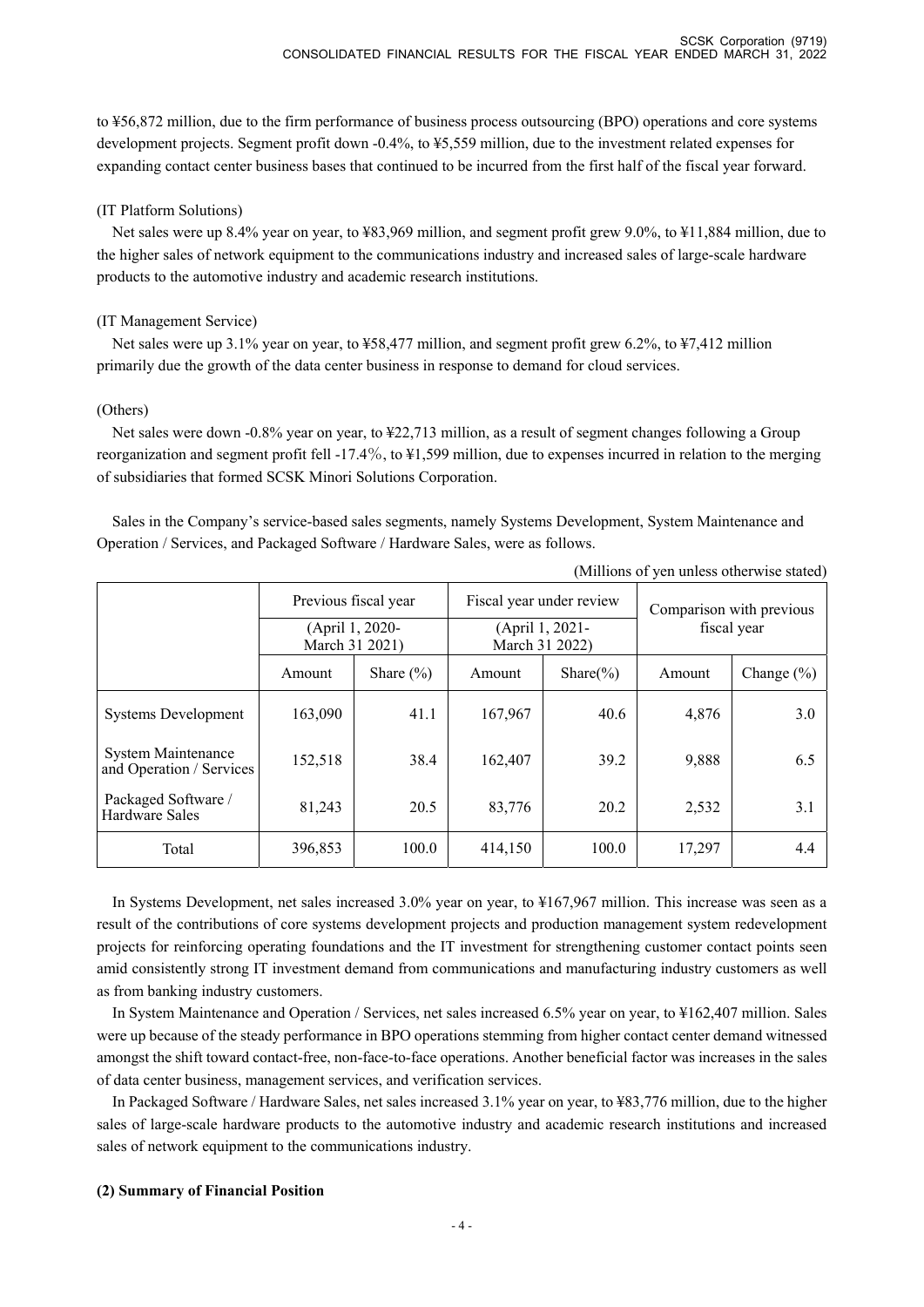### (Assets)

Assets as of March 31, 2022, were ¥407,609 million, an increase of 7.2% or ¥27,209 million compared to March 31, 2021, as increases in cash and cash equivalents; property, plant and equipment; and right-of-use assets outweighed a decrease in contract assets.

### (Liabilities)

Liabilities as of March 31, 2022, were ¥160,245 million, an increase of 4.7% or ¥7,184 million compared to March 31, 2021, as increases in income taxes payable outweighed a decrease in repayment of interest-bearing debt.

## (Equity)

Total equity as of March 31, 2022, was ¥247,363 million, an increase of 8.8% or ¥20,025 million compared to March 31, 2021.

### **(3) Overview of Cash Flows**

Cash and cash equivalents ("cash") as of March 31, 2022, increased ¥12,483 million compared to March 31, 2021, to ¥121,251 million. The changes in each type of cash flow and the main factors for such changes are as follows.

#### (Cash flow from operating activities)

Net cash provided by operating activities was ¥59,081 million (increased ¥8,861 million in comparison to the previous fiscal year).

The main cash inflow factors were profit before tax of ¥48,315 million, depreciation and amortization of ¥19,881 million, a decrease in contract assets of ¥3,136 million, and an increase in trade and other payables of ¥2,832 million. The main cash outflow factors were an increase in trade and other payables of ¥4,220 million, an increase in inventories of ¥1,414 million, and payment for income taxes of ¥6,674 million.

#### (Cash flow from investing activities)

Net cash used in investing activities was ¥14,927 million (increased ¥5,659 million in comparison to the previous fiscal year).

The main cash outflow factors were payment for purchase of property, plant and equipment of  $\frac{10,157}{2}$ million, and purchase of intangible assets of ¥3,927 million.

#### (Cash flow from financing activities)

Net cash used in financing activities was ¥32,342 million (increased ¥145 million in comparison to the previous fiscal year).

The main cash inflow factor was proceeds from long-term debt of ¥11,500 million.The main cash outflow factors were repayments of loans and redemption of bonds of ¥25,100 million, repayments of lease liabilities of ¥9,086 million, dividend payments of ¥7,283 million (¥70.0 per share) for the year-end dividend of the fiscal year ended March 31, 2021, and dividend payments of ¥7,283 million (¥70.0 per share) for the interim dividend of the fiscal year ended March 31, 2022.

With respect to cash flows in the fiscal year ending March 31, 2023, the Company forecasts an increase in operating cash flow based on the expansion of business earnings through the implementation of strategies delineated in the Company's medium-term management plan. As for cash outflows, the Company plans to conduct ongoing investments for the expansion of strategic businesses and capital investment for the enhancement of the Company's earnings base while also directing funds to debt repayment, bond redemption, and dividend payments.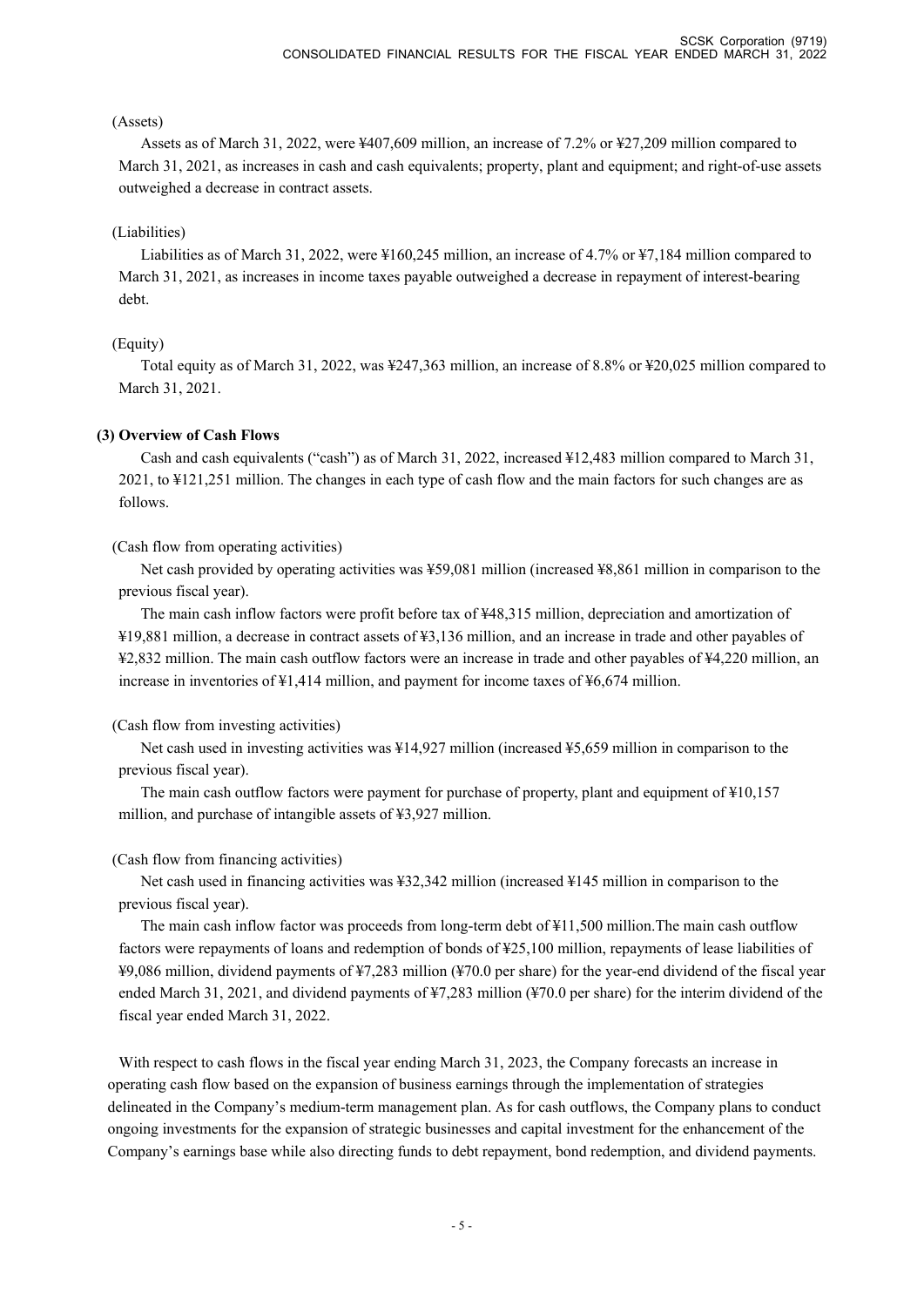## **(4) Forecasts for the Fiscal Year Ending March 31, 2023**

In the fiscal year ending March 31, 2023, the global economy will remain in a state of disarray due to the geopolitical risks stemming from Russia's invasion of Ukraine. In Japan, the outlook is still concerning with regard to potential economic changes following rapid yen appreciation and rising commodity prices as well as supply restrictions. Nevertheless, a continuous upward trend is expected to be seen in IT investment demand, even as investments become more selective and focused on specific areas, as result of the ongoing advancement of the digitization trend. The fiscal year ending March 31, 2023, will be the final year of SCSK's medium-term management plan. In this year, SCSK will continue to conduct business investments targeting future growth while also seeking to accelerate growth by enhancing the digital transformation support it provides to customers and ramping up efforts to cater to demand for IT investment for strengthening operating foundations.

Against this backdrop, the Company forecasts net sales of ¥450,000 million, an increase of 8.7% year on year, operating profit of ¥54,000 million, an increase of 13.6%, and profit attributable to owners of parent of ¥38,000 million, an increase of 13.5%, for the fiscal year ending March 31, 2023.

|                                         | Forecasts                            |
|-----------------------------------------|--------------------------------------|
| Net sales                               | $4450,000$ million                   |
| Operating profit                        | $\text{\#}54,000$ million            |
| Profit before tax                       | $\text{\#}54,700$ million            |
| Profit attributable to owners of parent | $\text{\textsterling}38,000$ million |

The above forecasts are based on economic trends and the market environment as of the day these statements were issued. For various reasons, actual results may differ from the forecasts, and the forecasts may be subject to revision.

## **(5) Basic Policy for Distribution of Earnings and Dividends for the Fiscal Year Ended March 31, 2022, and the Fiscal Year Ending March 31, 2023**

In determining dividends, the Company aims to increase returns to shareholders in conjunction with improved consolidated financial results. As part of this process, the Company gives comprehensive consideration to its financial position, earnings trends, dividend payout ratio, and reserves for future business investment.

The Company pays dividends twice a year from its surplus: an interim dividend and a year-end dividend. Decisions regarding interim and year-end dividends are made by the Board of Directors.

The Company regards the acquisition of treasury shares as one means of returning profits to shareholders, and it will consider any such acquisitions while taking into account share price trends, the aforementioned matters considered when determining dividends, and the shareholder returns to be made via dividend payments.

For the fiscal year ended March 31, 2022, the Company will issue year-end dividend of ¥23.34 per share. This figure reflects the three-for-one stock split of the Company's common shares of stock that was conducted with an effective date of October 1, 2021. Combined with the previously issued interim dividend of ¥70.00 per share (pre-stock split), this year-end dividend will make for a total dividend of ¥46.67 per share when calculated assuming the stock split was conducted on April 1, 2021 (¥140.00 per share when calculated excluding the effects of the stock split).

For the fiscal year ending March 31, 2023, we intend to issue an annual dividend of ¥52.00 per share (interim dividend of ¥26.00 and year-end dividend of ¥26.00) based on the Company's financial base and anticipated increases in earnings capacity. This amount will represent an increase of ¥5.33 per share, making for an ordinary annual dividend of ¥52.00 per share and effectively for the 11th consecutive year of higher dividends.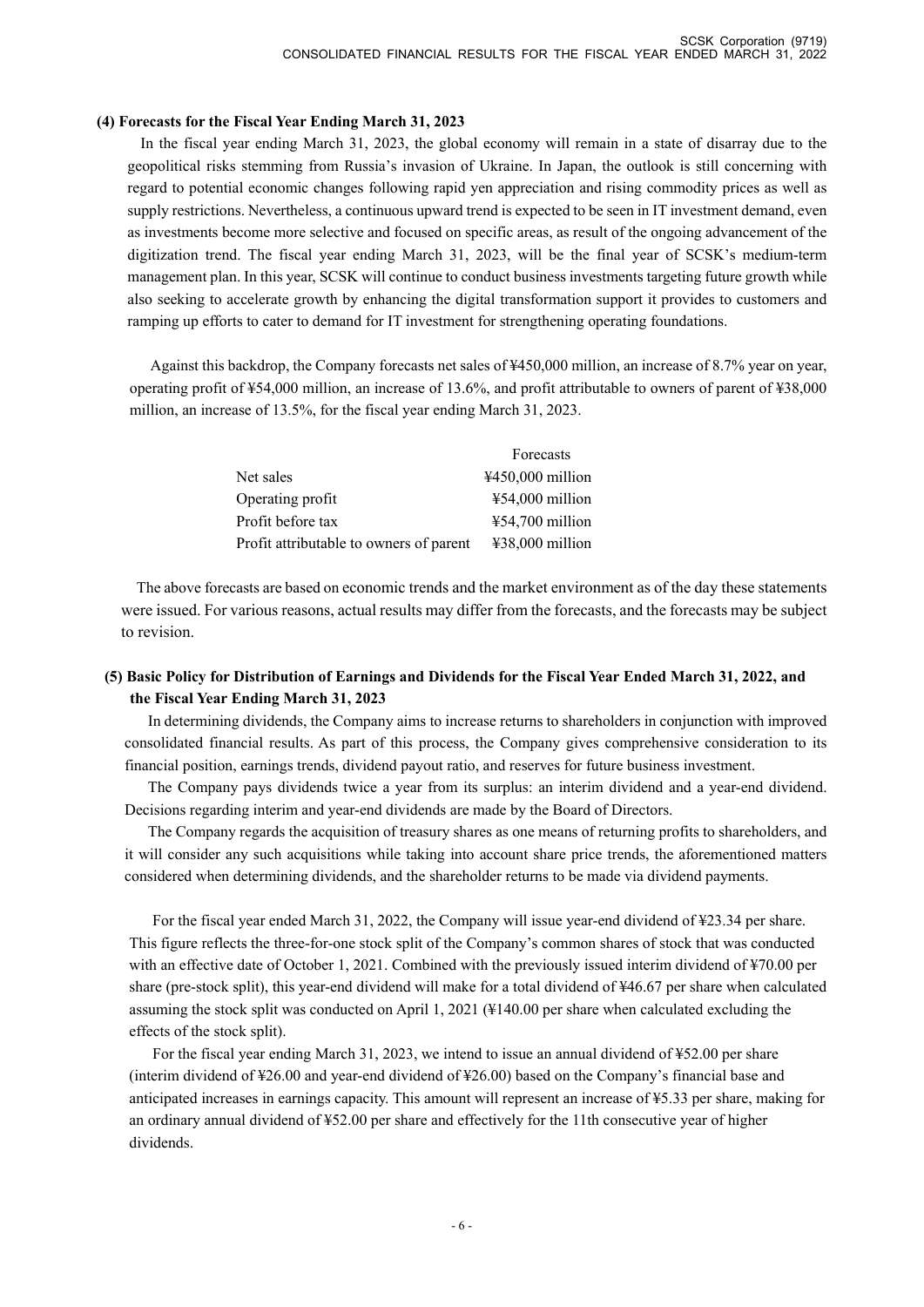## **2. Overview of the Group**

 The SCSK Group consists of SCSK, 23 consolidated subsidiaries, and 3 equity-method associates and offers business service in IT consulting, Systems development, verification service, IT infrastructure construction, IT management, IT hardware / software sales and BPO through collaboration among business segments in Industrial IT Business, Financial IT Business, IT Business Solutions, IT Platform Solution, IT Management Service, and Others. SCSK's parent company, Sumitomo Corporation, is a major client.

SCSK Group's business segments and major subsidiaries and associates are as in the chart below.



- (Notes) 1. In each segment, the Company and its Group companies engage in business directly with clients, while conducting business that complements intra-Group functions.
	- 2. Primarily consolidated subsidiaries are shown in the above chart.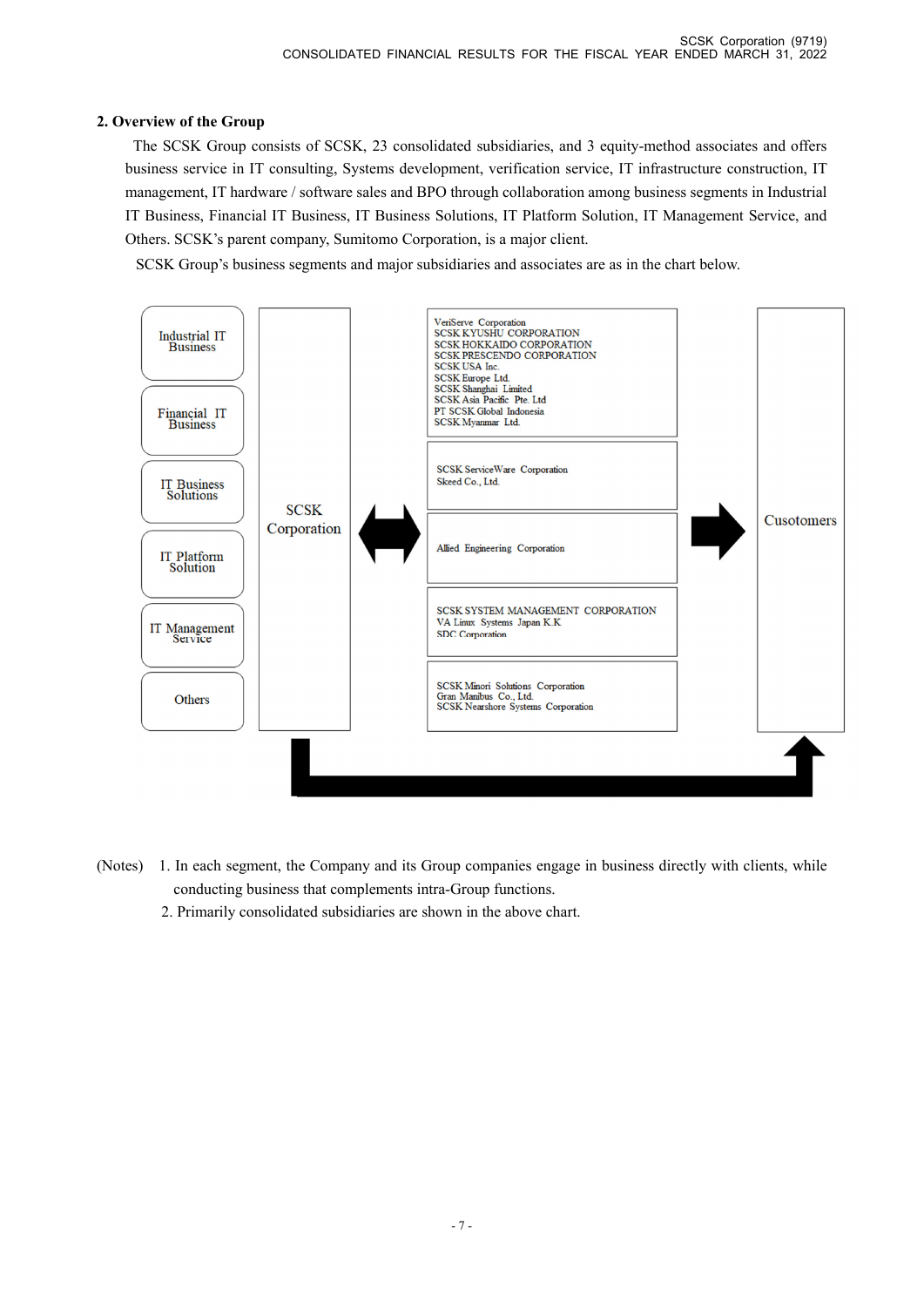## **3. Management Policies**

# **(1) Operating Environment and Tasks to Be Addressed**

The permeation of IT and digital technologies throughout society has an impact on business activities and lifestyles, and this trend has only gained speed amid the COVID-19 pandemic. Digital technologies are now employed to make use of data in all facets of our lives. Meanwhile, various companies are engaging in crossindustry collaboration to ensure their survival as companies are now expected to restructure their business models in conjunction with industry structure changes.

In the domestic IT services market, qualitative changes are being seen in corporate IT strategies and investment trends as cloud services become more common and the digitization and digital transformation trends accelerate. These changes are creating an even more intimate relationship between business and IT. Meanwhile, the effective utilization of digital technologies is becoming an important factor to achieving a new normal in which economic activities can continue while at the same time preventing the spread of COVID-19.

It can also be expected that competition to recruit IT personnel will intensify, with clients being involved in this competition, as the type of human resources desired for providing IT services changes from problem solving-oriented personnel to value creation-oriented personnel. In addition, clients are projected to increasingly seek in-house options for their IT service needs in response to the expanded provision of integrated and shared cross-industry services to be seen in conjunction with the acceleration of digital transformations at clients.

Achieving sustainable growth amid this rapidly changing and uncertain operating environment will require companies to address the fundamental changes to society from a longer-term perspective. Based on this perspective, companies will need to help resolve various pertinent social issues through their business activities while working to create new value. Accordingly, the SCSK Group has defined material issues to share the areas it should prioritize when addressing social issues during the course of practicing sustainability management based on its corporate philosophy of "Create Our Future of Dreams." Together with these material issues, Grand Design, the Group's vision for 2030, and our medium-term management plan, the first-step roadmap for achieving this vision, were announced in April 2020.

# <Material Issues>

Based on the SCSK Group's business and strengths and its role in society, we have defined three material issues for achieving sustainable business growth with society (innovating for a brighter society, building trust for a safe and secure society, and creating an inclusive society) and four material issues for building a foundation supporting sustainable growth (making global environmental contributions, utilizing a diverse team of professionals, creating a sustainable value chain, and practicing transparent governance).

# <Grand Design 2030>

Positioning the corporate philosophy and material issues as the SCSK Group's purpose, the Group will pursue its vision of becoming a co-creative IT company in 2030 with the goal of achieving sustainable development together with society.

This undertaking will see the Group expanding the creation of value for clients and society through its core IT services businesses and advancing self-driven social value creation initiatives as it seeks to grow together with clients and society. Through these efforts, we aim to achieve net sales of ¥1 trillion in 2030.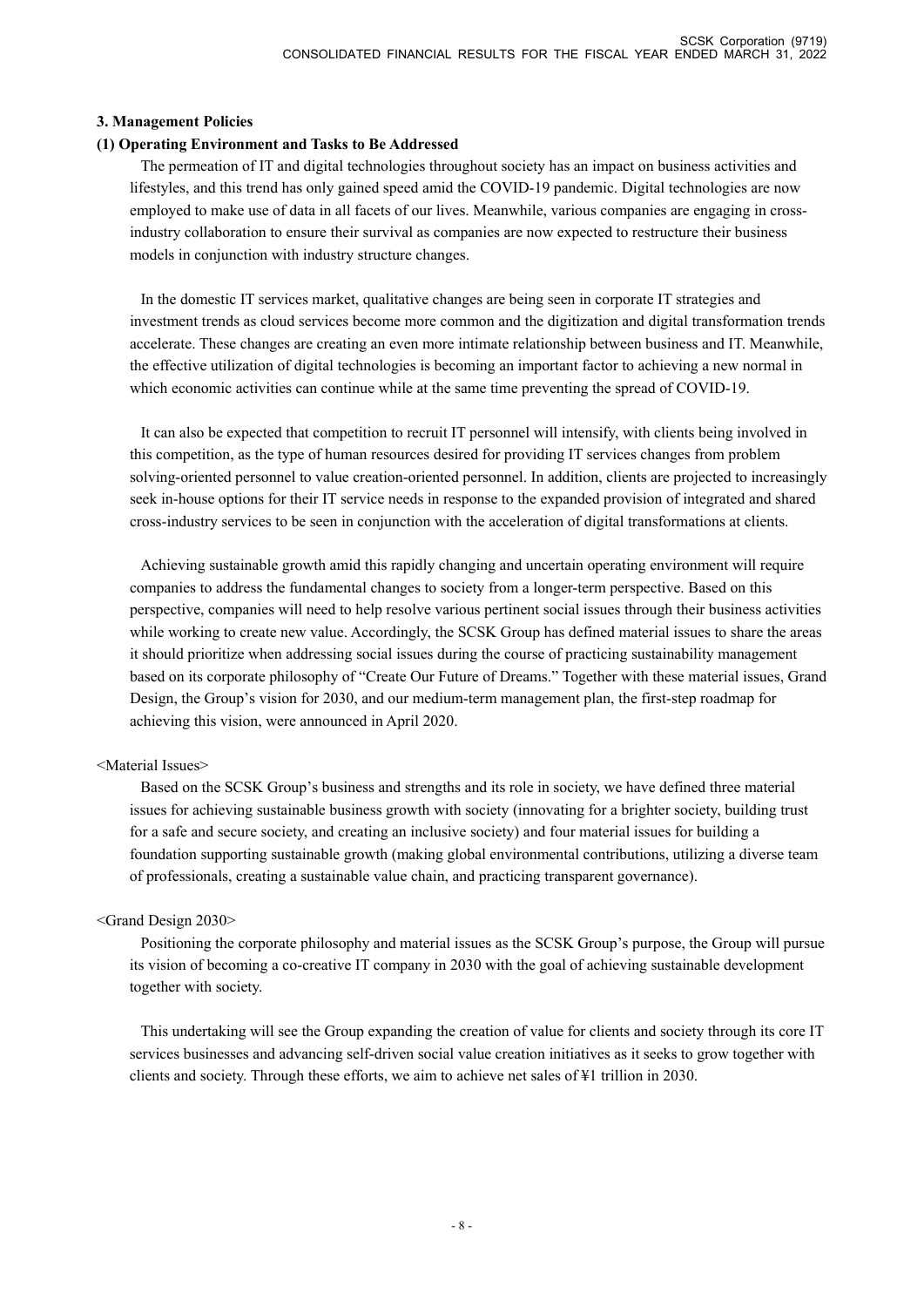#### **(2) Progress of the Medium-Term Management Plan**

As the first step toward accomplishing its vision of becoming a co-creative IT company in 2030, the SCSK Group will advance three core strategies (core business innovation, commercialization of DX, and investment in people) and three managerial foundation reinforcement measures (augmentation of comprehensive Group capabilities, promotion of management that fully exercises our employees' potential, and fostering of a cocreation-oriented corporate culture) over the three-year period beginning with the fiscal year ended March 31, 2021, and thereby expand its business on a global scale.

At the same time, SCSK will maintain a proactive stance toward investment in target areas, aiming to conduct a total of ¥100.0 billion worth of growth investments over the three-year period of the medium-term management plan.

The SCSK Group will pursue the management targets of net sales of ¥500.0 billion or more, an operating profit margin of between 10.0% and 12.0%, and return on equity of 15.0% or more (return on invested capital is to be maintained at the level of between 10.0% and 12.0% over the period of the medium-term management plan) with the goal of improving corporate value through ongoing business growth and the ambitious pursuit of new pinnacles of growth.

### (i) Core Business Innovation

In addition to continuing to enhance and expand its core businesses, the SCSK Group will need to offer strong support to clients in resolving various issues as an IT service provider if it is to achieve ongoing growth moving forward. These issues include legacy system issues, such as the so-called "2025 Digital Cliff," which refers to the issues that will occur when many of the engineers that developed companies' current legacy systems retire. Other issues include the inability to coordinate and utilize data through individual system optimization as well as engineer shortages. To this end, the SCSK Group will pursue innovation in its core businesses from the following two perspectives in order to enhance business processes and client contact points and thereby secure a competitive edge that allows the Group to address client needs.

## 1. *Monozukuri* Innovations

The SCSK Group will advance initiatives to achieve massive increases in service productivity, quality, and flexibility and thereby heighten responsiveness to business changes, diversify services models, and optimize systems of engagement and systems of record. SCSK's newly developed S-Cred+ (Smart Co-work on Relationship, Engineering and Design Plus) *Monozukuri* innovation platform, which was released in April 2021, will be central to these initiatives.

## 2. Subdivision Innovations\*

Subdivisions are a major characteristic and strength of the SCSK Group with its focus on frontline operations. The Group aims to transform subdivisions from full-time support organizations to value-co-creating organizations that support client business and IT strategies.

To this end, the Group will enhance client contact points by positioning service managers, who will be responsible for gaining a deeper understanding of client's strategies and needs, and highly skilled engineers, who will swiftly deliver the ideal services needed to respond to business changes, on client premises on a full-time basis.

Subdivisions will coordinate with SCSK bases to further the Group's evolution toward the next stage of cocreation with clients.

\* Subdivisions are full-time IT support organizations located at clients' places of business.

#### (ii) Commercialization of DX

Recent progress in digital technologies has stimulated a rise in demand for IT investment aimed at improving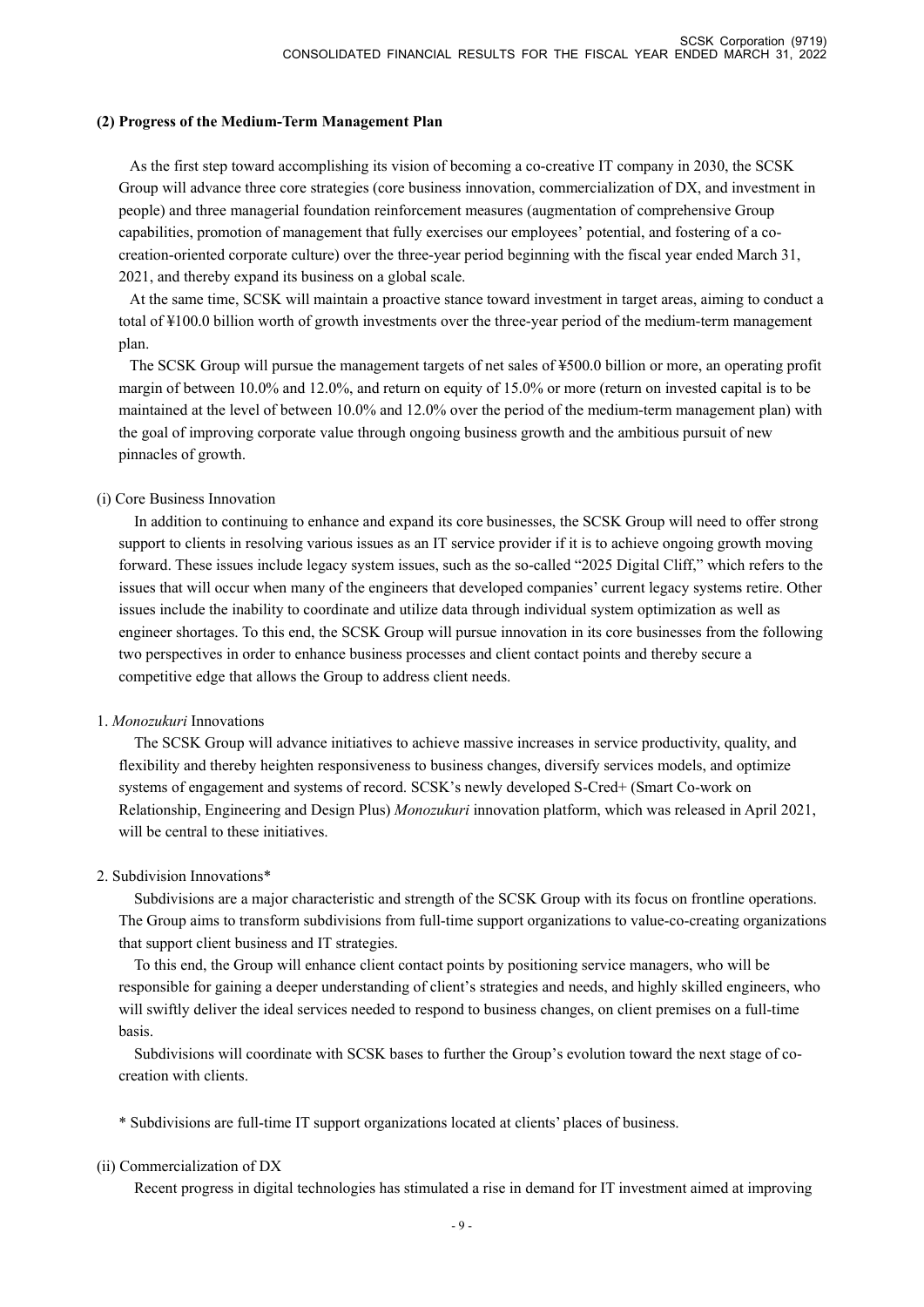the efficiency of conventional operations as well as in aggressive IT investment for capitalizing on the progress in digital technologies to boost competitiveness or to undertake business model transformations. Furthermore, digital technologies have triggered a rise in cross-industry, inter-company co-creation that goes beyond conventional frameworks to create new businesses and services. Viewing these market changes as opportunities for further growth, the SCSK Group will act as the driver behind its business as it seeks to develop operations that co-create new value for society while leveraging the strengths of its core business.

The SCSK Group's approach toward the commercialization of DX will be focused on co-creation with clients, cross industry co-creation targeting specific industries, and global co-creation with Sumitomo Corporation. For this approach, the Group has identified the four priority fields of mobility, financial service platforms, healthcare, and customer experiences, and efforts are being made to develop value-generating businesses by addressing social issues in these fields. Moreover, the Global Digital Solution and Innovation Business Group was established in April 2021 to accelerate these initiatives by focusing on and specializing in the creation of new businesses. Dedicated organizations have also been established in relation to the healthcare and customer experience fields.

#### Mobility

SCSK boasts a robust track record of developing automotive software systems for Japanese automobile manufacturers and suppliers. Leveraging this track record, we were among the first to begin model-based development, a development approach that contributes to improved quality and efficiency, and we have continued to steadily grow our business since. In addition, in October 2015, we commenced sales of QINeS BSW, a proprietarily developed, domestically produced basic software for automotive applications that features a realtime operating system and is compliant with the AUTOSAR, a standardized architecture for automotive software. We also began providing system development support services at this time. The automotive software system development and verification expertise and experience accumulated through this process is being combined with services in the connected car and telematics business to develop digital transformation operations in the mobility as a service field.

#### Financial Service Platforms

SCSK is developing a Japanese turnkey asset management program (TAMP) business aimed at building and operating business support platforms that are equally applicable to any financial institution. These platforms will be provided to independent financial advisors, which are projected to increase in number over the medium to long term in response to rising demand for specialized wealth management advisory services that support the portfolio building and management efforts of general users. The platforms will also be supplied to the financial instruments and service intermediary market, which is expected to see participation from life insurance companies, insurance agents, and regional banks. We launched this business in August 2021, and offering advisory solutions to IFA operators as the first step.

In addition, the SCSK Group launched its Efukuri Asset Building Lounge platform service for building assets through one's work in April 2022. This service is designed to respond to needs arising amid the increased interest in social welfare programs as well as in saving for old age. Such needs include the need for companies to support the asset building efforts of employees and otherwise provide welfare benefits that help employees live richer lives. Another such need is that of employees seeking to formulate their own life plans that include old age through precise financial simulations.

#### Healthcare

The SCSK Group is advancing the Dr2GO project as an initiative for promoting the digital transformation of healthcare institutions in order to reform healthcare practitioner workstyles and streamline regional healthcare systems. Released in 2020, the Dr2GO communication functions were developed to provide a framework for efficient communication in team healthcare settings as part of our efforts to reform healthcare practitioner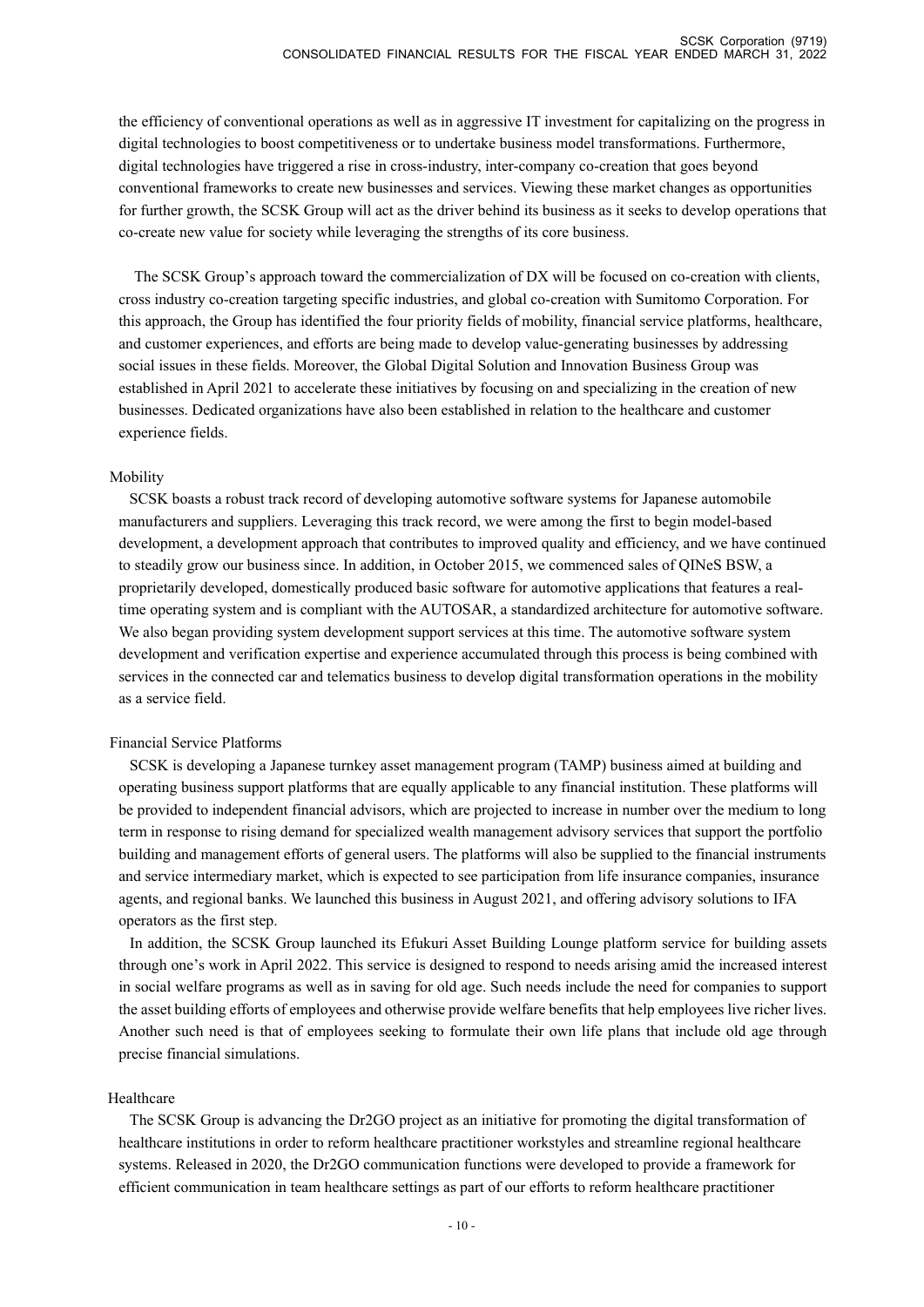workstyles. At the same time, we are taking steps to alleviate the overconcentration of patients at hospitals offering cutting-edge healthcare services, an issue impeding regional healthcare coordination, by introducing Dr2GO regional healthcare coordination functions at multiple local hospitals in order to facilitate the digital transformation of regional healthcare systems.

#### Customer Experience

SCSK has been offering altcircle, a service specially designed to enhance customer contact points in the manner required in the era of digital transformations, since December 2020. Through altcircle, we provide one-stop service for consulting, systems, operation support, and outsourcing related to customer contact points, including such venues as customer attraction, customer service, and sales activities. In addition, the Company concluded a basic agreement regarding a business alliance with MICROAD, INC., in May 2021. We have since embarked on joint digital transformation support business initiatives that utilize data analysis technologies to provide the services required in the current era of omni channel retailing. Moreover, the PrimeAgent artificial intelligencepowered chatbot service was launched in September 2021. This service can be used to guide smooth resolutions of user issues via seamless coordination between automated responses and responses by staff through digital contact points like social media and websites. By swiftly delivering services finely tuned to create the ultimate customer experience, SCSK will help clients shift to digital technologies and expand customer-oriented businesses.

#### (iii) Investment in People

The SCSK Group's greatest asset and the driver behind its growth is its people. The Group will therefore be proactively investing in people, with a particular focus on enhancing, diversifying, and expanding human resources, in order to accelerate business growth. The SCSK Group is also working to bolster its domestic staff by actively expanding recruitment outside of major urban centers. A major aim of these efforts will be to invigorate rural economies by creating employment opportunities, encouraging employees to relocate to rural regions, and fostering IT staff.

## <Managerial Foundation Reinforcement Measures>

The SCSK Group will move forward with the augmentation of comprehensive Group capabilities, the promotion of management that fully exercises our employees' potential, and the fostering of a co-creationoriented corporate culture as managerial foundation reinforcement measures to facilitate the advancement of the aforementioned three core strategies.

As one facet of these efforts, wholly owned subsidiary Minori Solutions Co., Ltd., absorbed WinTechnology Corporation and CSI SOLUTIONS Corporation on October 1, 2021, to form SCSK Minori Solutions Corporation. This business combination was undertaken with the goal of exploring new markets through Group reorganizations. On the same date, Minori Solutions' operations in Kyushu were transferred to SCSK KYUSHU CORPORATION. The SCSK Group's target client base is medium-sized companies with room to grow. Going forward, such companies are expected to exhibit increased demand for IT investment aimed at commencing fullfledged IT utilization for digitization, workstyle reform, and crisis management purposes and at transforming business models to accommodate trends during and after the global COVID-19 pandemic. The various assets, resources, and insight accumulated in this market will be utilized to roll out initiatives for expanding related businesses and to contribute to the healthy development of this market, which is imperative to the ongoing growth of the Japanese economy.

Furthermore, the SCSK Group's Okinawa Center was established in Urasoe City, Okinawa Prefecture on October 26, 2021, to assist in growing the Group's business while creating employment and co-creation opportunities in Okinawa Prefecture. The Okinawa Center is equipped with state-of-the-art facilities for providing a safe, secure, and comfortable working environment while also incorporating SCSK's industry-leading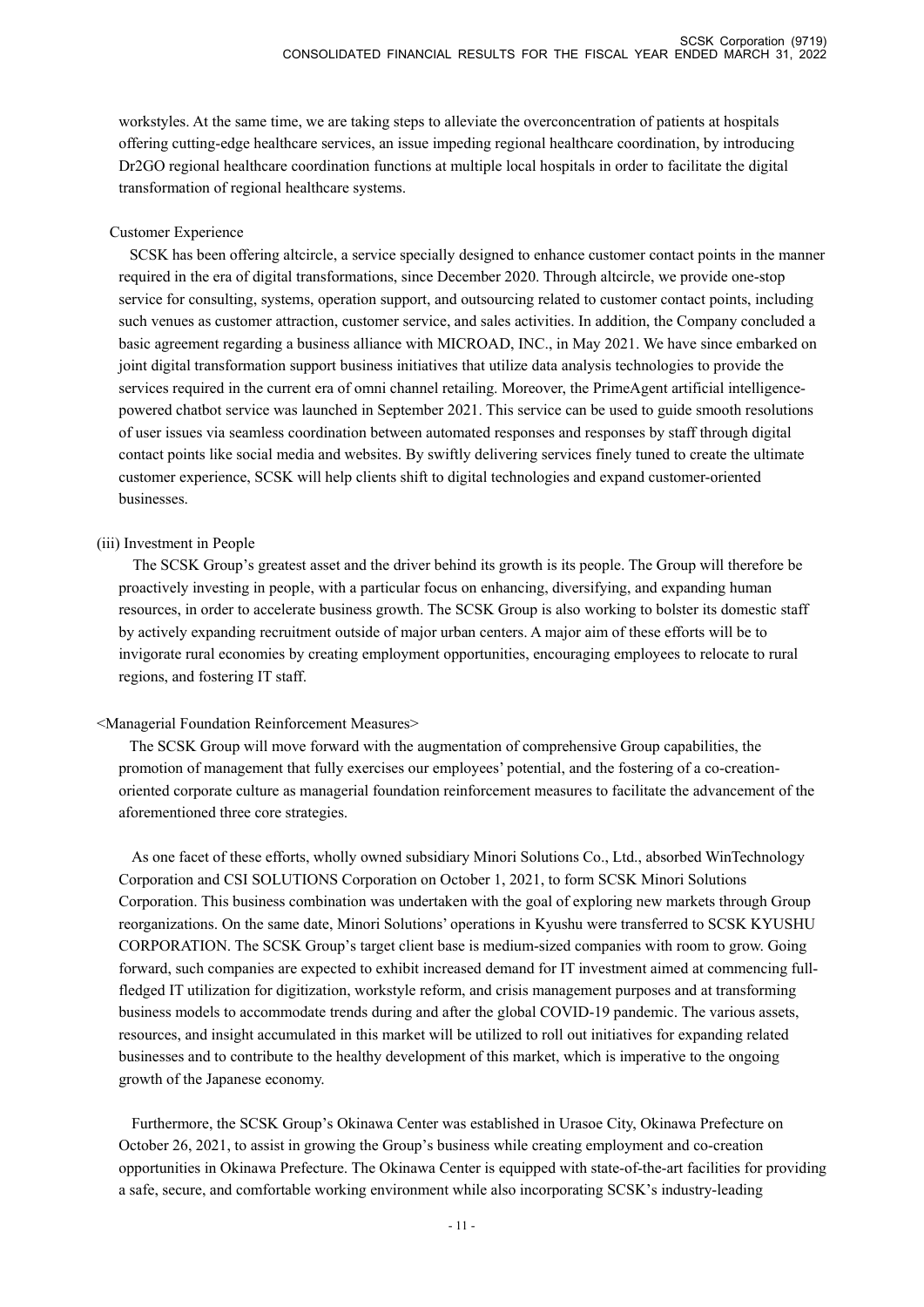workstyle reform practices. With this environment, we hope to promote workstyle reforms and offer employment opportunities in Okinawa Prefecture in accordance with our health and productivity management philosophy, which is based on the belief that we can only provide the best services that make our customers happy and impressed if our employees are mentally and physically healthy, take pride in their work, and can deliver their best performance.

## **4. Basic Policy on the Selection of Accounting Standards**

Effective April 1, 2020, the Company adopted International Financial Reporting Standards (IFRS). This decision was made for the purpose of improving the international comparability of the Company's financial information in capital markets and enhancing administrative management and governance.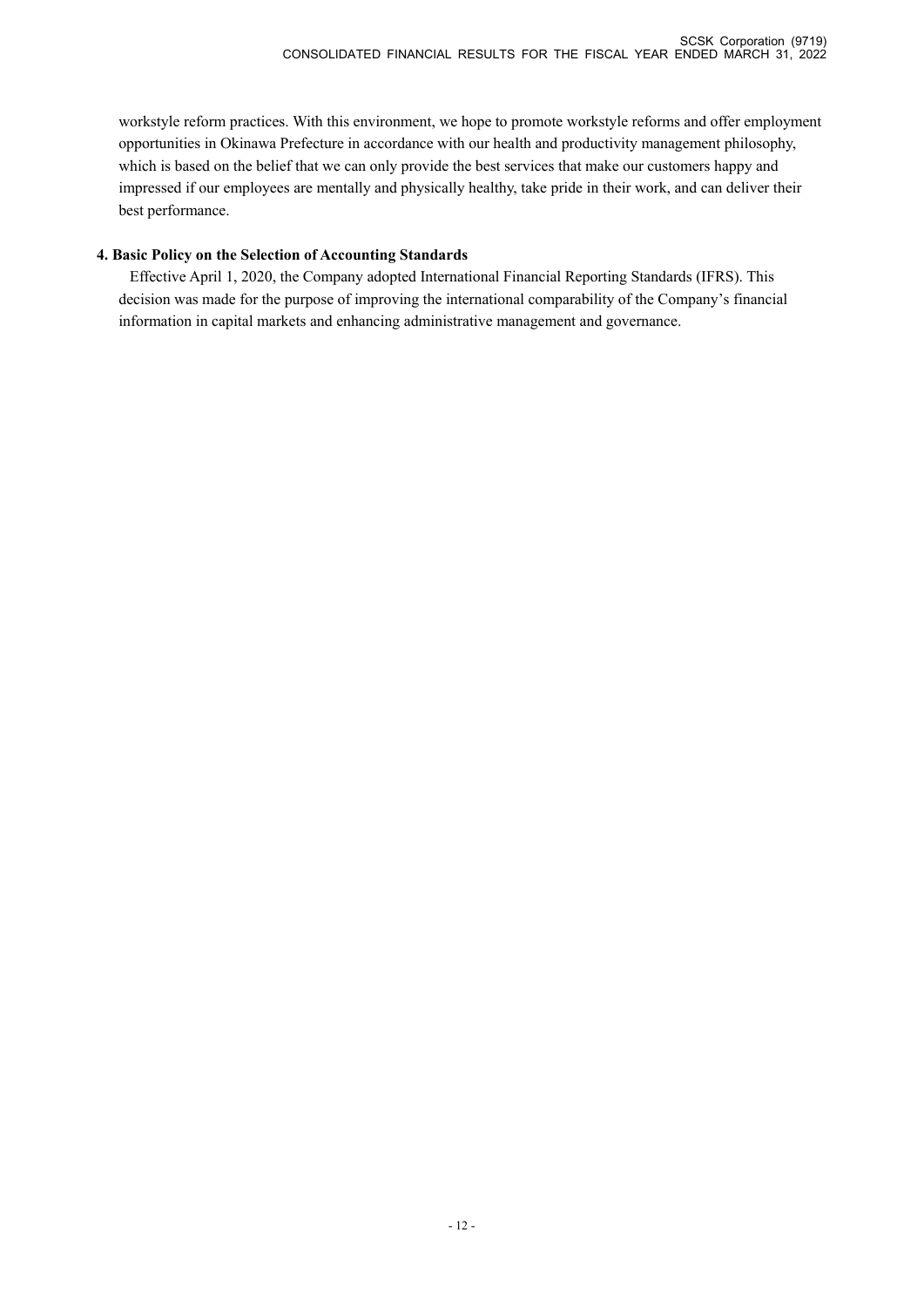## **5. Consolidated Financial Statements**

## **(1) Consolidated Statements of Financial Position**

|                                                  |                     | (Millions of yen)   |
|--------------------------------------------------|---------------------|---------------------|
|                                                  | As of Mar. 31, 2021 | As of Mar. 31, 2022 |
| Assets                                           |                     |                     |
| Current assets                                   |                     |                     |
| Cash and cash equivalents                        | 108,768             | 121,251             |
| Trade and other receivables                      | 69,855              | 74,259              |
| Contract assets                                  | 13,224              | 10,104              |
| Inventories                                      | 7,710               | 9,125               |
| Other financial assets                           | 220                 | 1,082               |
| Income taxes receivable                          | 56                  | $\Omega$            |
| Other current assets                             | 12,686              | 14,231              |
| Total current assets                             | 212,524             | 230,055             |
| Non-current assets                               |                     |                     |
| Property, plant and equipment                    | 67,345              | 71,853              |
| Right-of-use assets                              | 39,353              | 41,434              |
| Goodwill and intangible assets                   | 26,389              | 26,495              |
| Investments accounted for using<br>equity method | 8,805               | 10,177              |
| Other receivables                                | 8,581               | 8,012               |
| Other financial assets                           | 8,835               | 8,280               |
| Deferred tax assets                              | 3,432               | 3,249               |
| Other non-current assets                         | 5,131               | 8,050               |
| Total non-current assets                         | 167,875             | 177,553             |
| Total assets                                     | 380,399             | 407,609             |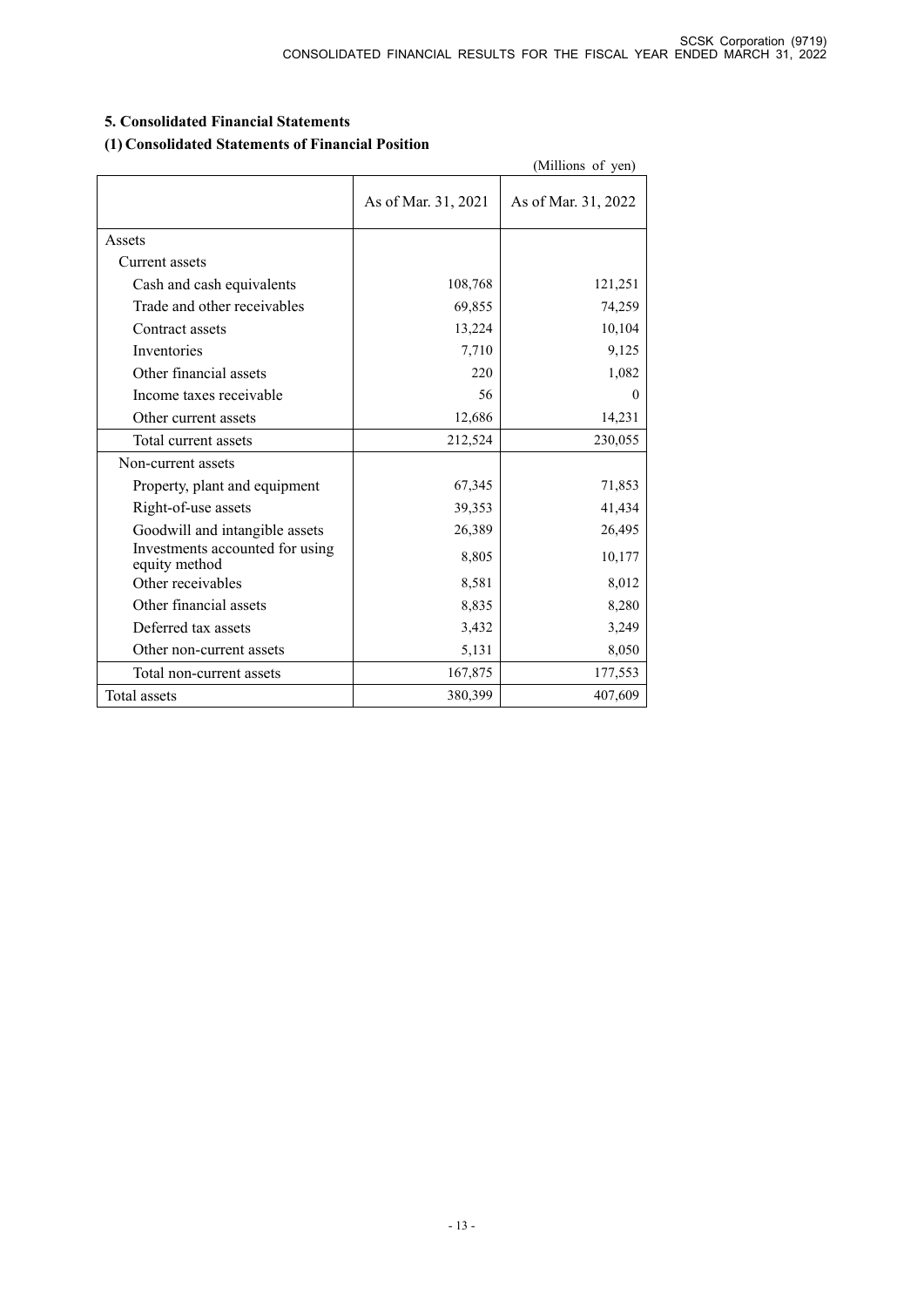|                                                  | (Millions of yen)   |                     |  |  |  |
|--------------------------------------------------|---------------------|---------------------|--|--|--|
|                                                  | As of Mar. 31, 2021 | As of Mar. 31, 2022 |  |  |  |
| Liabilities                                      |                     |                     |  |  |  |
| <b>Current</b> liabilities                       |                     |                     |  |  |  |
| Trade and other payables                         | 29,465              | 32,628              |  |  |  |
| <b>Contract liabilities</b>                      | 14,589              | 14,037              |  |  |  |
| Liabilities for employee benefits                | 10,985              | 10,540              |  |  |  |
| Bonds and borrowings                             | 25,092              | 16,996              |  |  |  |
| Lease liabilities                                | 8,872               | 9.164               |  |  |  |
| Other financial liabilities                      |                     | 297                 |  |  |  |
| Income taxes payable                             | 3,091               | 10,917              |  |  |  |
| Provisions                                       | 429                 | 278                 |  |  |  |
| Other current liabilities                        | 5,293               | 6,313               |  |  |  |
| Total current liabilities                        | 97,820              | 101,175             |  |  |  |
| Non-current liabilities                          |                     |                     |  |  |  |
| Bonds and borrowings                             | 19,963              | 19,462              |  |  |  |
| Lease liabilities                                | 31,714              | 33,348              |  |  |  |
| Other payables                                   | 203                 | 169                 |  |  |  |
| Liabilities for employee benefits                | 7                   | 1,956               |  |  |  |
| Provisions                                       | 3,279               | 4,061               |  |  |  |
| Other non-current liabilities                    | 70                  | 70                  |  |  |  |
| Total non-current liabilities                    | 55,240              | 59,069              |  |  |  |
| <b>Total liabilities</b>                         | 153,060             | 160,245             |  |  |  |
| Equity                                           |                     |                     |  |  |  |
| Share capital                                    | 21,152              | 21,152              |  |  |  |
| Retained earnings                                | 203,893             | 223,300             |  |  |  |
| Treasury shares                                  | $-285$              | $-293$              |  |  |  |
| Other components of equity                       | 2,114               | 2,761               |  |  |  |
| Total equity attributable to owners<br>of parent | 226,874             | 246,921             |  |  |  |
| Non-controlling interests                        | 464                 | 442                 |  |  |  |
| Total equity                                     | 227,338             | 247,363             |  |  |  |
| Total liabilities and equity                     | 380,399             | 407,609             |  |  |  |
|                                                  |                     |                     |  |  |  |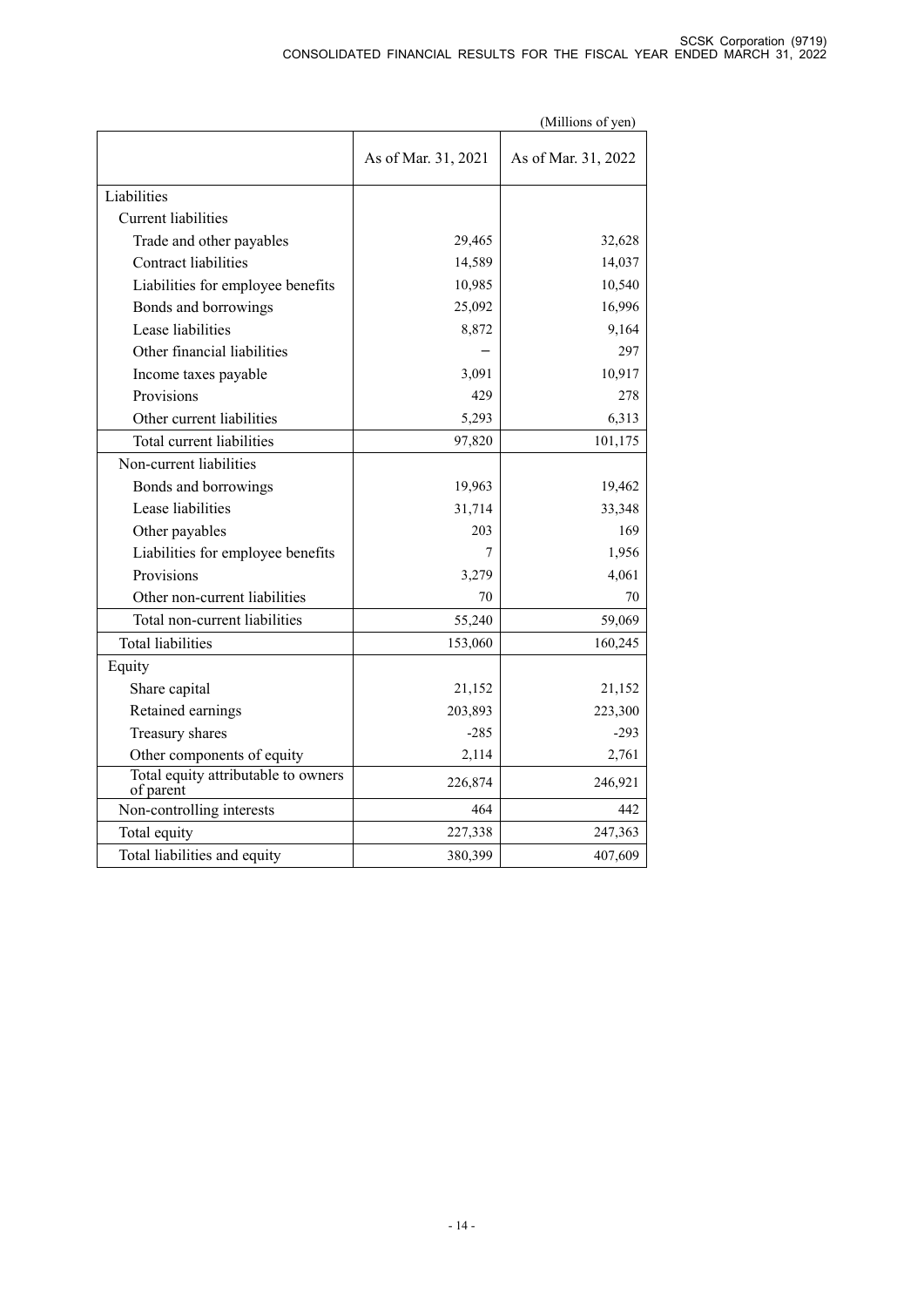## **(2) Consolidated Statements of Income and Comprehensive Income**

Consolidated Statements of Income

|                                                                            |                                       | (Millions of Yen)                     |
|----------------------------------------------------------------------------|---------------------------------------|---------------------------------------|
|                                                                            | From Apr. 1, 2020<br>to Mar. 31, 2021 | From Apr. 1, 2021<br>to Mar. 31, 2022 |
| Net sales                                                                  | 396,853                               | 414,150                               |
| Cost of sales                                                              | $-293,884$                            | $-305,962$                            |
| Gross profit                                                               | 102,969                               | 108,187                               |
| Selling, general and administrative<br>expenses                            | $-57,168$                             | $-60,780$                             |
| Other income                                                               | 205                                   | 315                                   |
| Other expenses                                                             | $-128$                                | $-167$                                |
| Operating profit                                                           | 45,878                                | 47,555                                |
| Finance income                                                             | 160                                   | 94                                    |
| Finance costs                                                              | $-478$                                | $-587$                                |
| Share of profit (loss) of investments<br>accounted for using equity method | 997                                   | 1,252                                 |
| Profit before tax                                                          | 46,557                                | 48,315                                |
| Income tax expense                                                         | $-13,011$                             | $-14,816$                             |
| Profit                                                                     | 33,545                                | 33,498                                |
| Profit attributable to                                                     |                                       |                                       |
| Owners of parent                                                           | 33,435                                | 33,470                                |
| Non-controlling interests                                                  | 110                                   | 28                                    |
| Earnings per share                                                         |                                       |                                       |
| Basic earnings per share (Yen)                                             | 107.09                                | 107.20                                |
| Diluted earnings per share (Yen)                                           | 107.09                                | 107.20                                |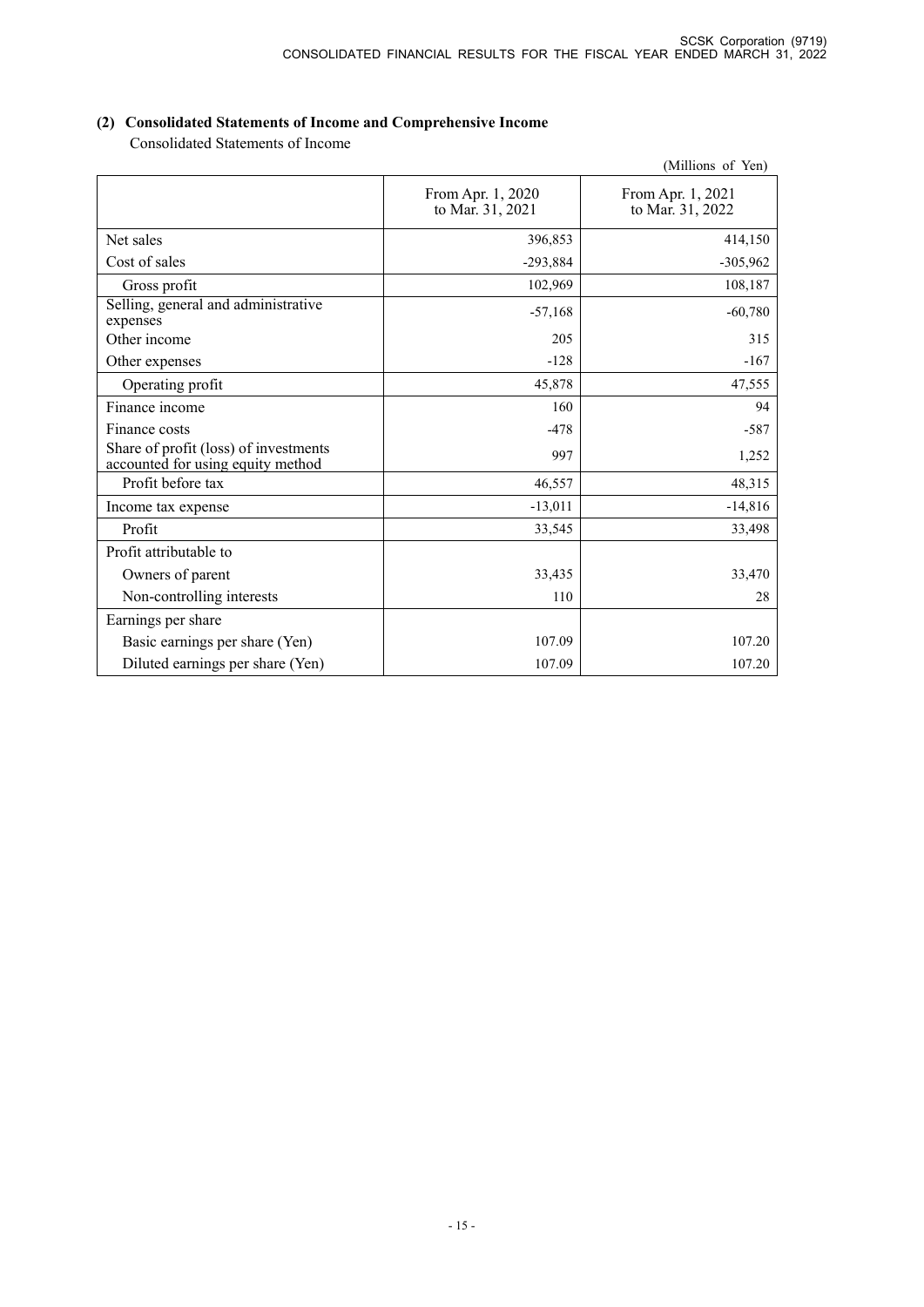Consolidated Statements of Comprehensive Income

|                                                                                                    |                                       | (Millions of Yen)                     |
|----------------------------------------------------------------------------------------------------|---------------------------------------|---------------------------------------|
|                                                                                                    | From Apr. 1, 2020<br>to Mar. 31, 2021 | From Apr. 1, 2021<br>to Mar. 31, 2022 |
| Profit                                                                                             | 33,545                                | 33,498                                |
| Other comprehensive income, net of tax<br>Items that will not be reclassified to<br>profit or loss |                                       |                                       |
| Remeasurements of defined benefit<br>pension plans<br>Net change in fair value of equity           | 6,167                                 | 469                                   |
| instruments designated as measured at<br>fair value through other<br>comprehensive income          | 445                                   | 77                                    |
| Share of other comprehensive income<br>of investments accounted for using<br>equity method         | 325                                   | 12                                    |
| Total of items that will not be<br>reclassified to profit or loss                                  | 6,938                                 | 558                                   |
| Items that may be reclassified to profit or<br>loss                                                |                                       |                                       |
| Cash flow hedges                                                                                   | 143                                   | $-13$                                 |
| Exchange differences on translation of<br>foreign operations                                       | $-53$                                 | 892                                   |
| Share of other comprehensive income<br>of investments accounted for using<br>equity method         | $-23$                                 | 9                                     |
| Total of items that may be reclassified to<br>profit or loss                                       | 67                                    | 888                                   |
| Total other comprehensive income, net<br>of tax                                                    | 7,006                                 | 1,447                                 |
| Comprehensive income                                                                               | 40,552                                | 34,945                                |
| Comprehensive income attributable to                                                               |                                       |                                       |
| Owners of parent                                                                                   | 40,442                                | 34,917                                |
| Non-controlling interests                                                                          | 109                                   | 28                                    |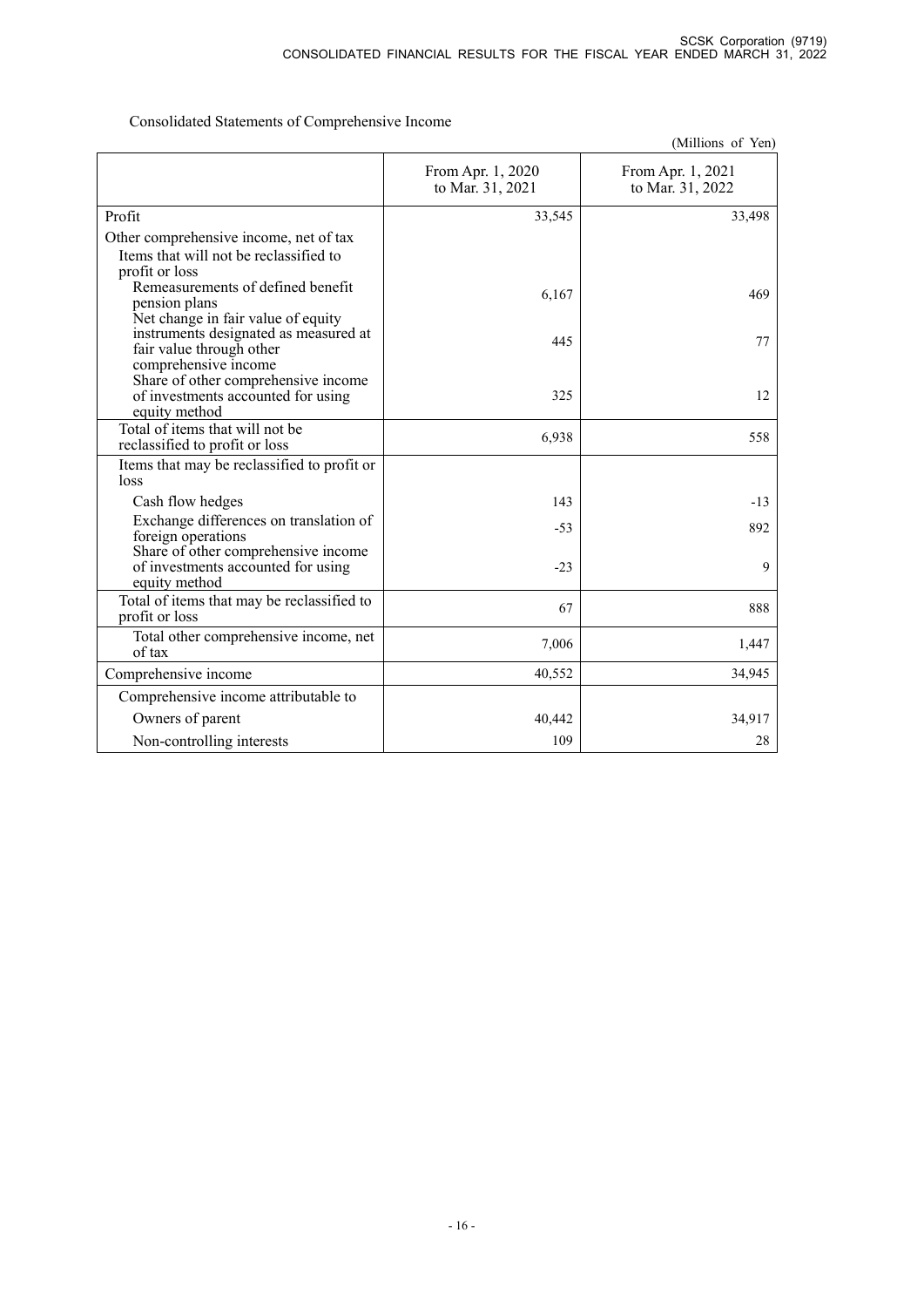## **(3) Consolidated Statements of Changes in Equity**

Previous fiscal year (April 1, 2020- March 31, 2021)

|                                                                     |               |                    |                      |                    |                                  |                                                        |                                  | (Millions of Yen) |
|---------------------------------------------------------------------|---------------|--------------------|----------------------|--------------------|----------------------------------|--------------------------------------------------------|----------------------------------|-------------------|
|                                                                     | Share capital | Capital<br>surplus | Retained<br>earnings | Treasury<br>shares | Other<br>components<br>of equity | Total equity<br>attributable to<br>owners of<br>parent | Non-<br>controlling<br>interests | Total<br>equity   |
| Balance at April 1, 2020                                            | 21,152        |                    | 177,828              | $-281$             | 1,347                            | 200,047                                                | 358                              | 200,405           |
| Profit                                                              |               |                    | 33,435               |                    |                                  | 33,435                                                 | 110                              | 33,545            |
| Other comprehensive<br>income                                       |               |                    |                      |                    | 7,007                            | 7,007                                                  | $-1$                             | 7,006             |
| Comprehensive income                                                | —             | —                  | 33,435               | —                  | 7,007                            | 40,442                                                 | 109                              | 40,552            |
| Dividends of surplus                                                |               |                    | $-13,526$            |                    |                                  | $-13,526$                                              | $-54$                            | $-13,581$         |
| Changes in ownership<br>interest in subsidiaries                    |               | $-9$               |                      |                    |                                  | $-9$                                                   | 50                               | 40                |
| Purchase of treasury<br>shares                                      |               |                    |                      | $-17$              |                                  | $-17$                                                  |                                  | $-17$             |
| Disposal of treasury<br>shares                                      |               | $-4$               |                      | 13                 |                                  | 8                                                      |                                  | 8                 |
| Transfer from retained<br>earnings to capital<br>surplus            |               | 14                 | $-14$                |                    |                                  |                                                        |                                  |                   |
| Transfer from other<br>components of equity<br>to retained earnings |               |                    | 6,170                |                    | $-6,170$                         |                                                        |                                  |                   |
| Transfer to non-<br>financial assets                                |               |                    |                      |                    | $-69$                            | $-69$                                                  |                                  | $-69$             |
| Total transactions with<br>owners                                   |               |                    | $-7,371$             | $-4$               | $-6,239$                         | $-13,615$                                              | $-3$                             | $-13,619$         |
| Balance at March 31,<br>2021                                        | 21,152        |                    | 203,893              | $-285$             | 2,114                            | 226,874                                                | 464                              | 227,338           |

## Fiscal year under review (April 1, 2021 to March 31, 2022)

|                                                                     |               |                    |                      |                    |                                  |                                                        |                                  | (1)             |
|---------------------------------------------------------------------|---------------|--------------------|----------------------|--------------------|----------------------------------|--------------------------------------------------------|----------------------------------|-----------------|
|                                                                     | Share capital | Capital<br>surplus | Retained<br>earnings | Treasury<br>shares | Other<br>components<br>of equity | Total equity<br>attributable to<br>owners of<br>parent | Non-<br>controlling<br>interests | Total<br>equity |
| Balance at April 1, 2021                                            | 21,152        |                    | 203,893              | $-285$             | 2,114                            | 226,874                                                | 464                              | 227,338         |
| Profit                                                              |               |                    | 33,470               |                    |                                  | 33,470                                                 | 28                               | 33,498          |
| Other comprehensive<br>income                                       |               |                    |                      |                    | 1,447                            | 1,447                                                  |                                  | 1,447           |
| Comprehensive income                                                | —             |                    | 33,470               | —                  | 1,447                            | 34,917                                                 | 28                               | 34,945          |
| Dividends of surplus                                                | -             |                    | $-14,567$            |                    |                                  | $-14,567$                                              | $-50$                            | $-14,618$       |
| Changes in ownership<br>interest in subsidiaries                    |               |                    |                      |                    |                                  |                                                        |                                  |                 |
| Purchase of treasury<br>shares                                      |               |                    |                      | $-11$              |                                  | $-11$                                                  |                                  | $-11$           |
| Disposal of treasury<br>shares                                      |               | $-2$               |                      | 4                  |                                  | $\overline{2}$                                         |                                  | $\overline{c}$  |
| Transfer from retained<br>earnings to capital<br>surplus            |               | $\overline{2}$     | $-2$                 |                    |                                  |                                                        |                                  |                 |
| Transfer from other<br>components of equity<br>to retained earnings |               |                    | 507                  |                    | $-507$                           |                                                        |                                  |                 |
| Transfer to non-<br>financial assets                                |               |                    |                      |                    | $-292$                           | $-292$                                                 |                                  | $-292$          |
| Total transactions with<br>owners                                   |               |                    | $-14,062$            | $-7$               | $-800$                           | $-14,870$                                              | $-50$                            | $-14,920$       |
| Balance at March 31,<br>2022                                        | 21,152        |                    | 223,300              | $-293$             | 2,761                            | 246,921                                                | 442                              | 247,363         |

(Millions of Yen)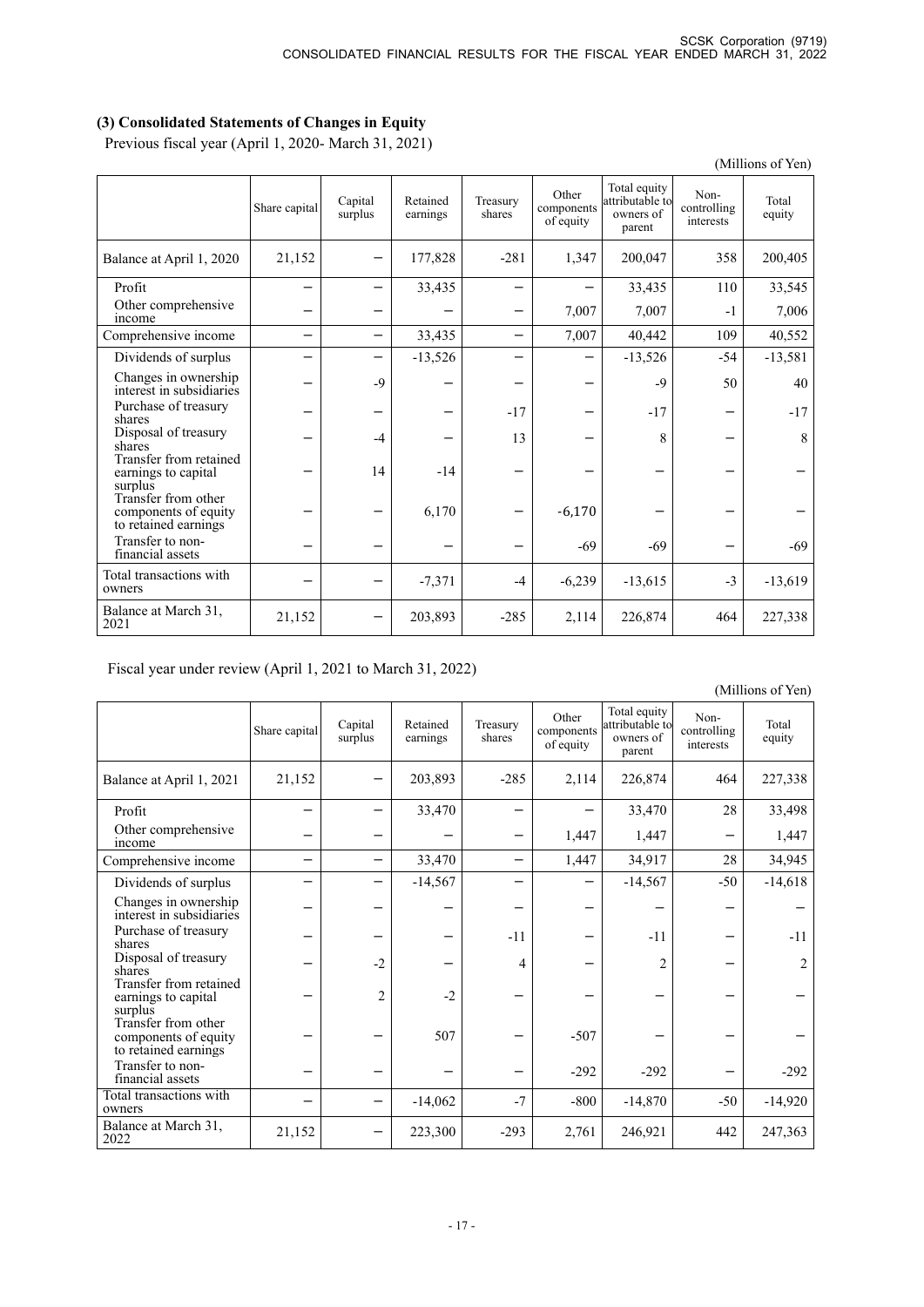# **(4) Consolidated Statements of Cash Flows**

|                                                                                                         |                                       | (Millions of Yen)                     |
|---------------------------------------------------------------------------------------------------------|---------------------------------------|---------------------------------------|
|                                                                                                         | From Apr. 1, 2020<br>to Mar. 31, 2021 | From Apr. 1, 2021<br>to Mar. 31, 2022 |
| Cash flows from operating activities                                                                    |                                       |                                       |
| Profit before tax                                                                                       | 46,557                                | 48,315                                |
| Depreciation and amortization                                                                           | 18,433                                | 19,881                                |
| Impairment losses (reversal of impairment losses)                                                       |                                       | 147                                   |
| Finance income                                                                                          | $-160$                                | $-94$                                 |
| Finance costs                                                                                           | 478                                   | 587                                   |
| Share of loss (profit) of investments accounted for using<br>equity method                              | $-997$                                | $-1,252$                              |
| Decrease (increase) in trade and other receivables                                                      | $-3,211$                              | $-4,220$                              |
| Decrease (increase) in contract assets                                                                  | 539                                   | 3,136                                 |
| Decrease (increase) in inventories                                                                      | 2,348                                 | $-1,414$                              |
| Increase (decrease) in trade and other payables                                                         | $-3,049$                              | 2,832                                 |
| Increase (decrease) in contract liabilities                                                             | 1,974                                 | $-554$                                |
| Increase (decrease) in employee benefits                                                                | $-1,132$                              | $-996$                                |
| Increase (decrease) in provisions                                                                       | $-452$                                | 202                                   |
| Other                                                                                                   | $-3,389$                              | $-691$                                |
| Subtotal                                                                                                | 57,939                                | 65,877                                |
| Interest and dividends received                                                                         | 395                                   | 384                                   |
| Interest paid                                                                                           | $-431$                                | $-506$                                |
| Income taxes refund (paid)                                                                              | $-7,684$                              | $-6,674$                              |
| Net cash provided by (used in) operating activities                                                     | 50,219                                | 59,081                                |
| Cash flows from investing activities                                                                    |                                       |                                       |
| Purchase of property, plant and equipment                                                               | $-12,710$                             | $-10,157$                             |
| Proceeds from sale of property, plant and equipment                                                     | 68                                    | 8                                     |
| Purchase of intangible assets                                                                           | $-4,554$                              | $-3,927$                              |
| Proceeds from sale of intangible assets                                                                 | 9                                     | 73                                    |
| Investments in equity-accounted investees                                                               | $-553$                                | $-296$                                |
| Purchase of other financial assets                                                                      | $-2,350$                              | $-683$                                |
| Proceeds from sales and redemptions of other financial                                                  | 313                                   | 268                                   |
| assets                                                                                                  |                                       |                                       |
| Other                                                                                                   | $-808$                                | $-213$                                |
| Net cash provided by (used in) investing activities                                                     | $-20,586$                             | $-14,927$                             |
| Cash flows from financing activities                                                                    |                                       |                                       |
| Repayments of loans and redemption of bonds                                                             | $-25,900$                             | $-25,100$                             |
| Proceeds from long-term debt                                                                            | 15,600                                | 11,500                                |
| Proceeds from issuance of bonds                                                                         |                                       | 4,972                                 |
| Repayments of lease liabilities                                                                         | $-8,590$                              | $-9,086$                              |
| Dividends paid                                                                                          | $-13,526$                             | $-14,567$                             |
| Dividends paid to non-controlling interests                                                             | $-54$                                 | $-50$                                 |
| Other                                                                                                   | $-16$                                 | -9                                    |
| Net cash provided by (used in) financing activities<br>Effect of exchange rate changes on cash and cash | $-32,488$                             | $-32,342$                             |
| equivalents                                                                                             | $-71$                                 | 672                                   |
| Net increase (decrease) in cash and cash equivalents                                                    | $-2,927$                              | 12,483                                |
| Cash and cash equivalents at beginning of period                                                        | 111,695                               | 108,768                               |
| Cash and cash equivalents at end of period                                                              | 108,768                               | 121,251                               |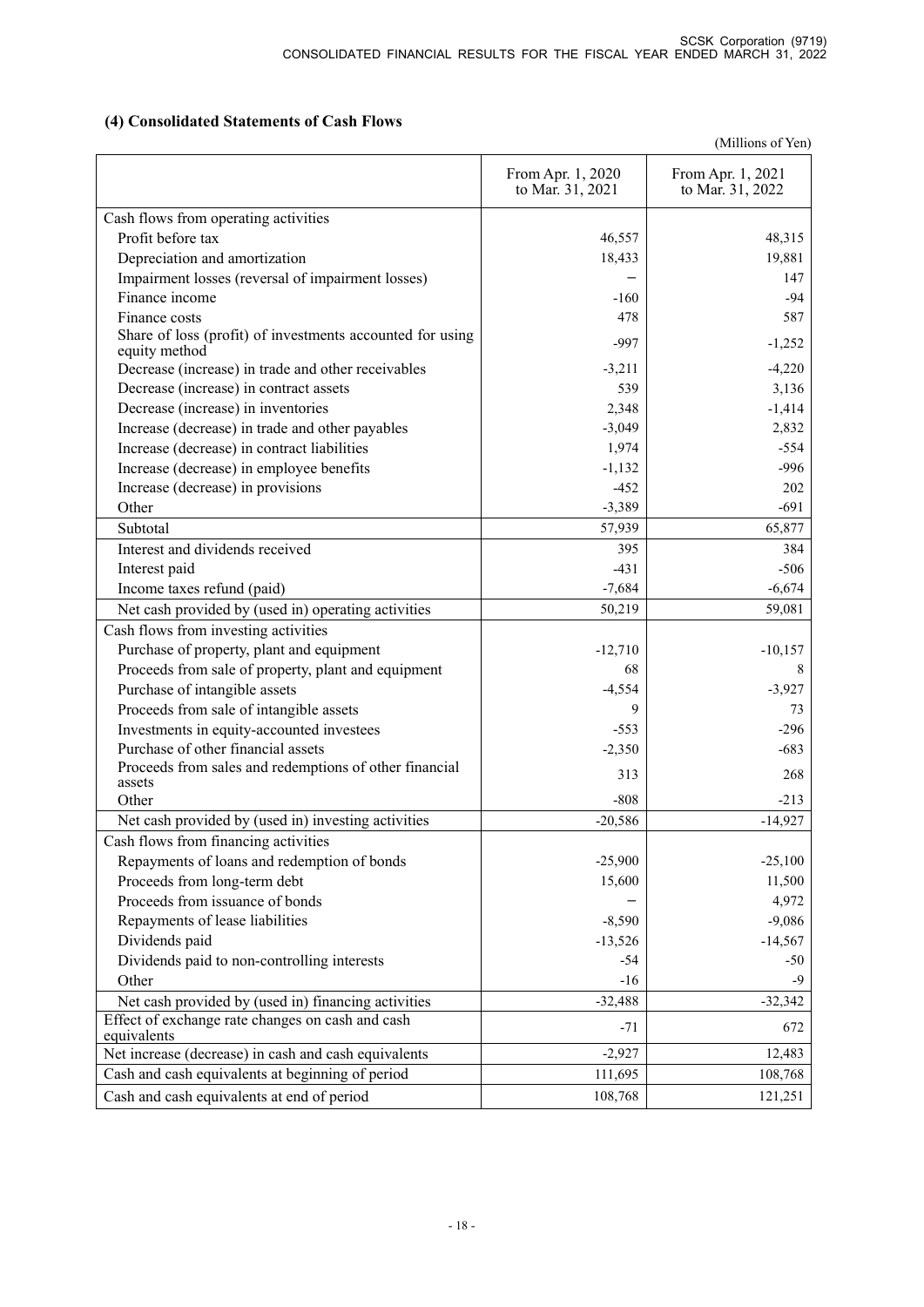## **(5) Notes to Consolidated Financial Statements**

## **(Notes to Going Concern Assumptions)**

Not applicable

## **(Significant Items for the Preparation of Consolidated Financial Statements)**

## 1. Scope of Consolidation

(1) 23 consolidated subsidiaries

(2) Major consolidated subsidiaries SCSK ServiceWare Corporation VeriServe Corporation SCSK Minori Solutions Corporation SCSK KYUSHU CORPORATION SCSK HOKKAIDO CORPORATION SCSK PRESCENDO CORPORATION SCSK USA inc. SCSK Europe Ltd. SCSK Shanghai Limited. SCSK Asia Pacific Pte. Ltd. PT SCSK GLOBAL INDONESIA SCSK Myanmar Ltd. Skeed Co., Ltd. SCSK SYSTEM MANAGEMENT CORPORATION VA Linux Systems Japan K.K SDC Corporation Allied Engineering Corporation Gran Manibus Co., Ltd. SCSK Nearshore Systems Corporation

During the third quarter of the fiscal year ended December 31, 2021, CSI SOLUTIONS Corporation and WinTechnology Corporation were excluded from the scope of consolidation as a result of the merger in which Minori Solutions Co., Ltd. (renamed SCSK Minori Solutions Corporation) became the surviving entity.

2. Investments accounted for using equity method

(1) The number of associates accounted for using the equity method: 3

(2) Major associates

ARGO GRAPHICS Inc. Diamond Head Co., Ltd.,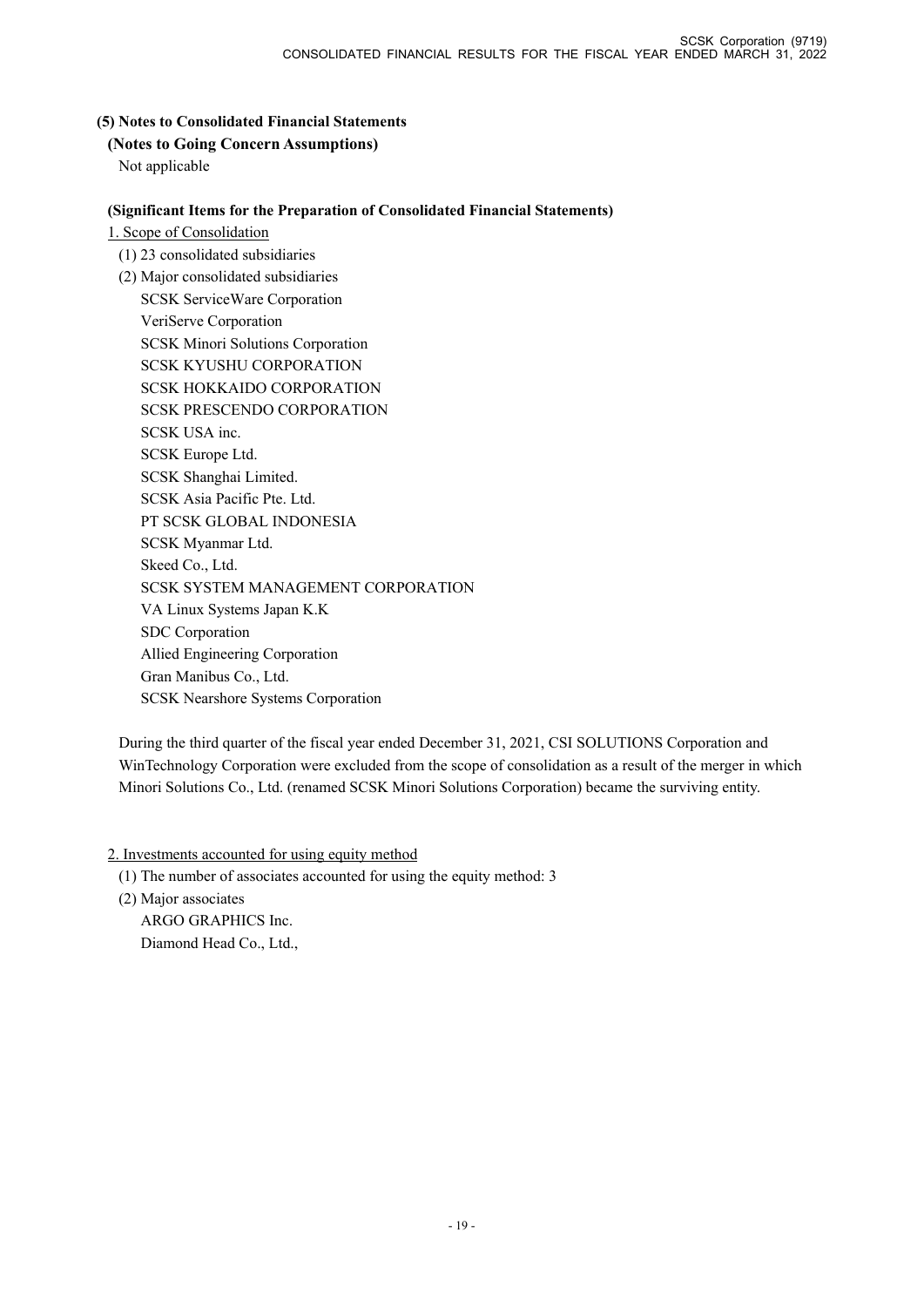#### **(Segment Information)**

#### **1. Summary of reportable segments**

(1) Method for designation of reportable segments

The Company's business segments are the units of the Company for which separate financial information can be obtained and which are subject to regular discussion by the Board of Directors with regard to the allocation of management resources and the evaluation of performance. The Company formulates comprehensive domestic and overseas strategies for the products and services it handles in accordance with the characteristics of its client industries and IT services, and conducts its business activities.

Based on these business activities, the Company has defined the following six reportable segments: Industrial IT Business, Financial IT Business, IT Business Solutions, IT Platform Solution, IT Management Service, and Others. These segments are arranged by product and service category based on the Company's business units.

Multiple business segments have been consolidated into a single reportable segment in cases in which the applicable business segments share similarities with regard to each of the following characteristics: (1) products and services, (2) production processes, (3) clients for products and services, (4) product or service supply methods, and (5) regulatory environment. The business of the Company's reportable segments are as follows.

#### (1) Industrial IT Business

This segment provides various IT solutions such as core systems, manufacturing management systems, information management systems, supply chain management (SCM) systems, customer relationship management (CRM) systems, and e-commerce (EC) systems through Systems Development and System Maintenance and Operation/Services which based on our experience and knowhow that we have cultivated over many years. The clients of this business are primarily companies in the manufacturing, communications, utilities, distribution, services, and media industries.

And this segment also supplies the automotive industry and other clients with a wide range of solutions for automobile electronic control units on a global basis. These solutions include the development of embedded software through a model-based development approach, proprietary SCSK middleware (QINeS-BSW), software assessments, and process improvement measures.

#### (2) Financial IT Business

This segment engages in systems development, maintenance, and operation for financial institutions. As professionals that understand financial operations and possess a strong track record of creating sophisticated financial systems, members of this segment's staff support safe and efficient management and help clients implement their financial business strategies. The segment provides these services primarily to financial institutions, such as banks and trust banks as well as insurance, securities, lease, and credit companies.

#### (3) IT Business Solutions

This segment provides a wide range of IT solutions. These solutions include contact center services as well as application management outsourcing (AMO) services that cover the entire system lifecycle, from development and installation to maintenance and operation, for enterprise resources planning (ERP) and CRM products, such as our internally developed ProActive ERP package, SAP, and Oracle offerings as well as Salesforce. In addition, this segment offers the type of business process outsourcing services that only an IT company can. These services merge support performed by human hands with IT.

#### (4) IT Platform Solutions

This segment draws on solid technical capabilities and know-how to leverage computer-aided design (CAD), computer-aided engineering (CAE), and other advanced technologies in the fields of IT infrastructure and manufacturing. In this way, the IT Platform Solutions provides services and products that accurately address the needs of clients and offers flexible support for a wide range of client businesses.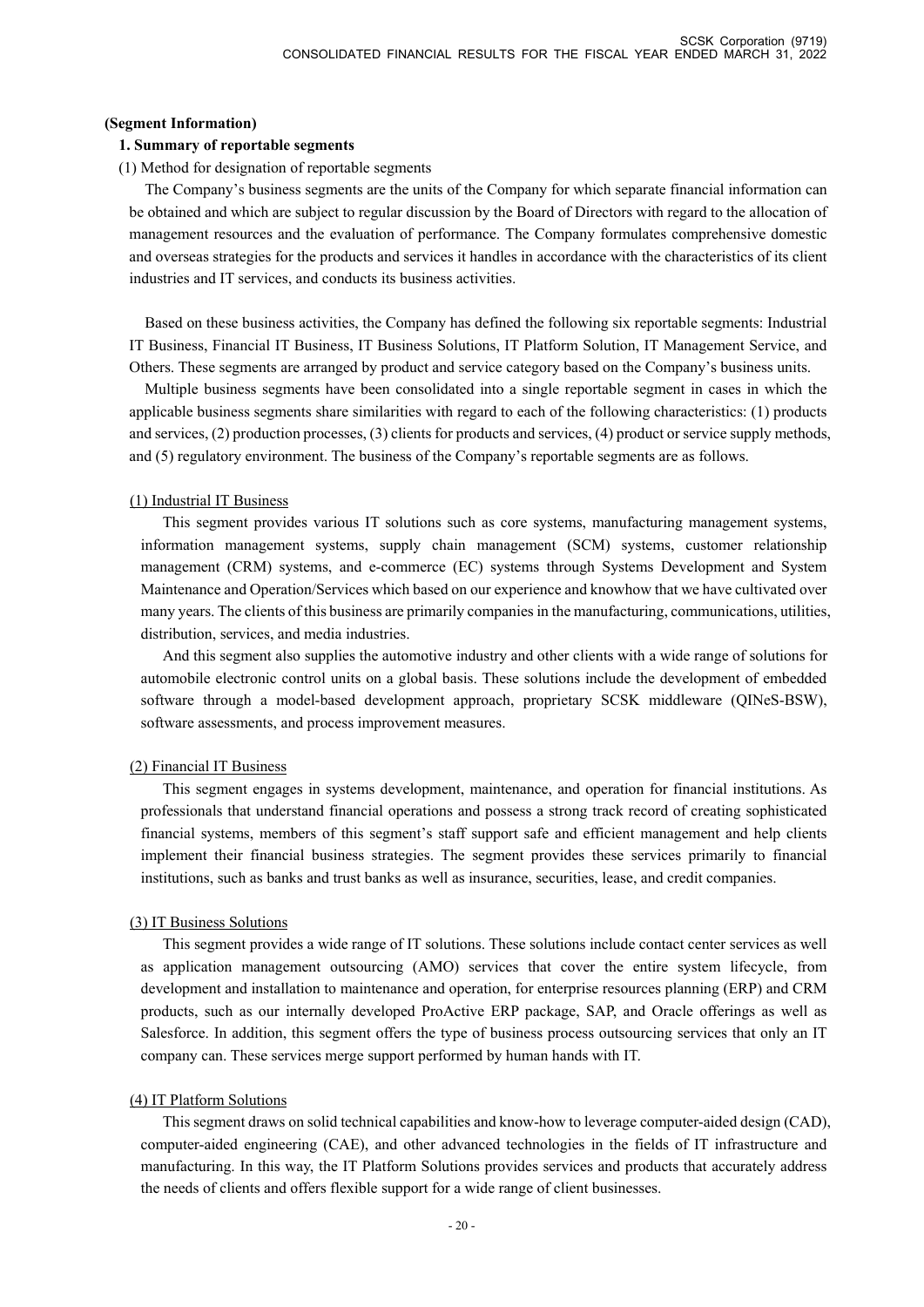#### (5) IT Management Service

This segment develops solutions-oriented netXDC data centers, which boast robust facilities and high-level security, to provide clients with proposal-based outsourcing services that address their management issues pertaining to operating cost reductions, infrastructure integration and optimization, governance enhancement, and business risk mitigation. The segment also supplies cloud infrastructure and offers its on-site SE support management services 24 hours a day, 365 days a year.

### (6) Others

The Company performs remote development (nearshore development) and provides other services out of Group companies that leverage the characteristics of its regional bases and the software development, system operation and management, system equipment sales, and consulting services it provides for a wide range of industries and business models.

None of others segment met the quantitative thresholds for reportable segments in the fiscal year ended March 31, 2021 and 2022.

### **2. Reorganization of reportable segments, etc.**

In conjunction with the merger of Minori Solutions Co., Ltd., CSI SOLUTIONS Corporation, and WinTechnology Corporation conducted with an effective date of October 1, 2021, the operations of CSI SOLUTIONS, which were previously included in the IT Platform Solutions segment, and the operations of WinTechnology, which were previously included in the IT Management Service segment, have been transferred to the Others segment, which houses SCSK Minori Solutions Corporation.

In addition, the operations of Minori Solutions in Kyushu were transferred to SCSK KYUSHU CORPORATION via an absorption-type company split effective October 1, 2021, and these operations have thus been transferred from the Others segment to the Industrial IT Business segment.

Segment information for the fiscal year ended March 31, 2021, has been restated to reflect this change.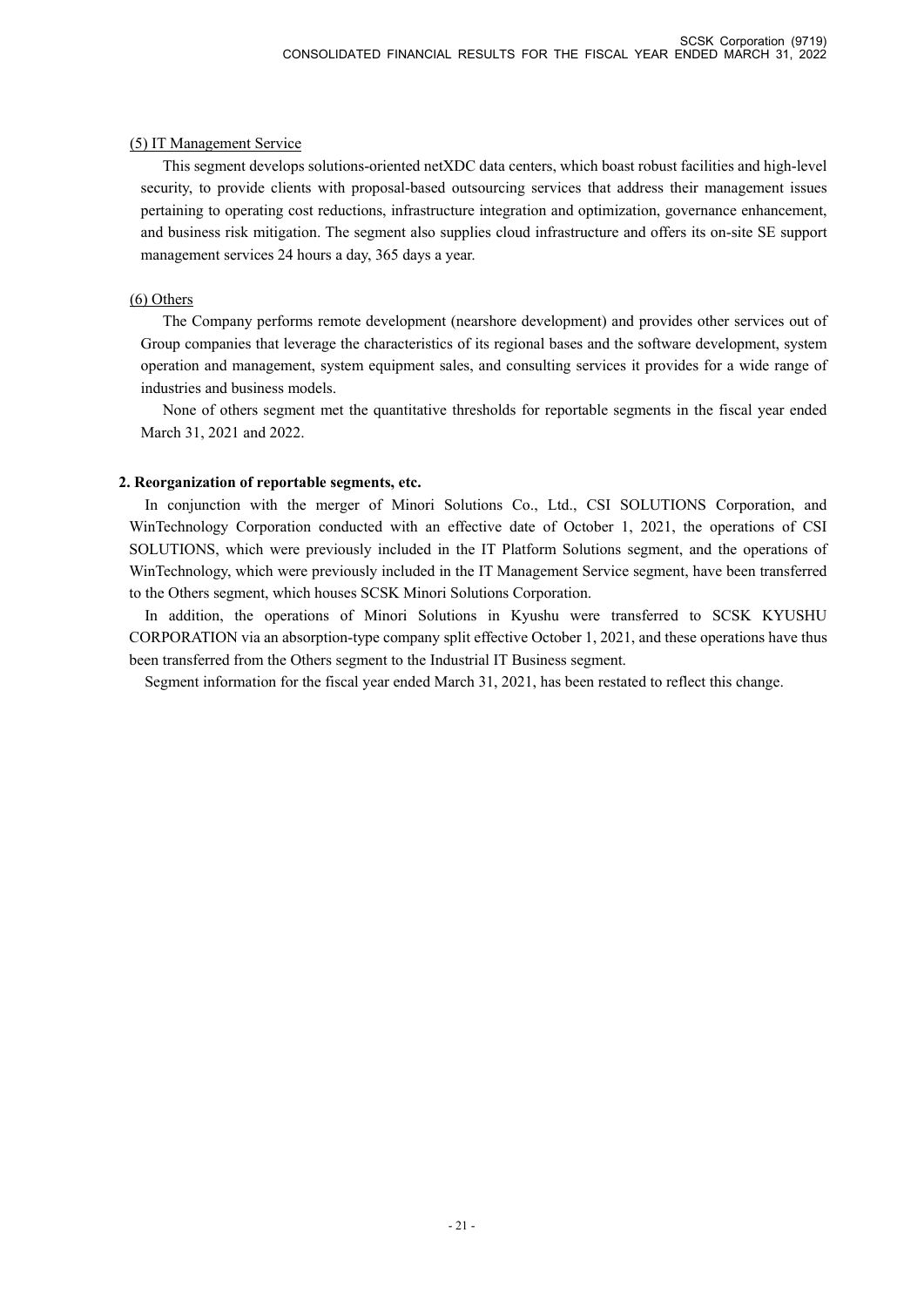## **3. Information on sales, income (loss), assets, and other items by reportable segment**

| For the fiscal year ended March 31, $2021(Apri1, 2020 - March 31, 2021)$ |  |
|--------------------------------------------------------------------------|--|
|--------------------------------------------------------------------------|--|

|                                |                 |                                                                       |           |                    |                             |        |                                                                 |                        | (Millions of Yen)                                                |
|--------------------------------|-----------------|-----------------------------------------------------------------------|-----------|--------------------|-----------------------------|--------|-----------------------------------------------------------------|------------------------|------------------------------------------------------------------|
|                                |                 |                                                                       |           | Reportable Segment |                             |        |                                                                 |                        | Amount<br>recorded in<br>consolidated<br>financial<br>statements |
|                                | <b>Business</b> | Industrial IT Financial IT IT Business IT Platform<br><b>Business</b> | Solutions | Solutions          | IT<br>Management<br>Service | Others | Total                                                           | Adjustments<br>(Note2) |                                                                  |
| Net sales                      |                 |                                                                       |           |                    |                             |        |                                                                 |                        |                                                                  |
| Sales to external<br>customers | 132,249         | 52,768                                                                | 54,783    | 77,444             | 56,728                      | 22,886 | 396,861                                                         | $-7$                   | 396,853                                                          |
| Inter-segment sales<br>(Note1) | 10,223          | 739                                                                   | 5,523     | 6,722              | 16,275                      | 8,942  | 48,426                                                          | $-48,426$              |                                                                  |
| Total                          | 142,472         | 53,507                                                                | 60,306    | 84,167             | 73,004                      | 31,829 | 445,287                                                         | $-48,434$              | 396,853                                                          |
| Operating profit (loss)        | 16,214          | 6,243                                                                 | 5,583     | 10,904             | 6,983                       | 1,936  | 47,865                                                          | $-1,987$               | 45,878                                                           |
|                                |                 |                                                                       |           |                    |                             |        | Finance income                                                  |                        | 160                                                              |
|                                |                 |                                                                       |           |                    |                             |        | Finance costs                                                   |                        | -478                                                             |
|                                |                 |                                                                       |           |                    |                             |        | Share of profit (loss)<br>of investments<br>accounted for using |                        | 997                                                              |

| (Millions of Yen) |  |
|-------------------|--|
|                   |  |

equity method

| (Millions of Yen)                           |                 |                                                                       |           |                       |                             |        |         |                        |                                         |
|---------------------------------------------|-----------------|-----------------------------------------------------------------------|-----------|-----------------------|-----------------------------|--------|---------|------------------------|-----------------------------------------|
|                                             |                 |                                                                       |           | Amount<br>recorded in |                             |        |         |                        |                                         |
|                                             | <b>Business</b> | Industrial IT Financial IT IT Business IT Platform<br><b>Business</b> | Solutions | Solutions             | IT<br>Management<br>Service | Others | Total   | Adjustments<br>(Note2) | consolidated<br>financial<br>statements |
| Segment assets                              | 50,575          | 15,535                                                                | 17,797    | 40,624                | 66,413                      | 25,531 | 216,478 | 163,921                | 380,399                                 |
| Other items                                 |                 |                                                                       |           |                       |                             |        |         |                        |                                         |
| Depreciation and<br>amortization            | 2,310           | 56                                                                    | 778       | 745                   | 4,491                       | 1,264  | 9,646   | 8,787                  | 18,433                                  |
| Impairment losses on<br>nonfinancial assets |                 |                                                                       |           |                       |                             |        | –       |                        |                                         |
| Investment in equity<br>method associates   | 1,058           |                                                                       |           | 7,747                 |                             |        | 8,805   |                        | 8,805                                   |
| Capital expenditure                         | 2,784           | 158                                                                   | 2,294     | 621                   | 10,038                      | 817    | 16,714  | 22,258                 | 38,972                                  |

Profit before tax  $46,557$ 

Notes: 1. Amounts for inter-segment transactions are decided based on price negotiations made with reference to market prices.

2. Adjustments are as follows:

- (1) Adjustments to sales to external customers includes adjustment to reflect net sales to be in conformity with IFRS. Operating profit (loss) is comprised of (¥2,916) million in general corporate expenses that have not been allocated to the reportable segments and an ¥929 million adjustment to reflect net sales as defined by IFRS.
- (2) Adjustments to segment assets are corporate assets, etc. that are not allocated to each reportable segment.
- (3) Adjustments to depreciation and amortization are depreciation and amortization related to corporate assets.
- (4) Adjustments to capital expenditures represent capital expenditures related to corporate assets such as the head office building.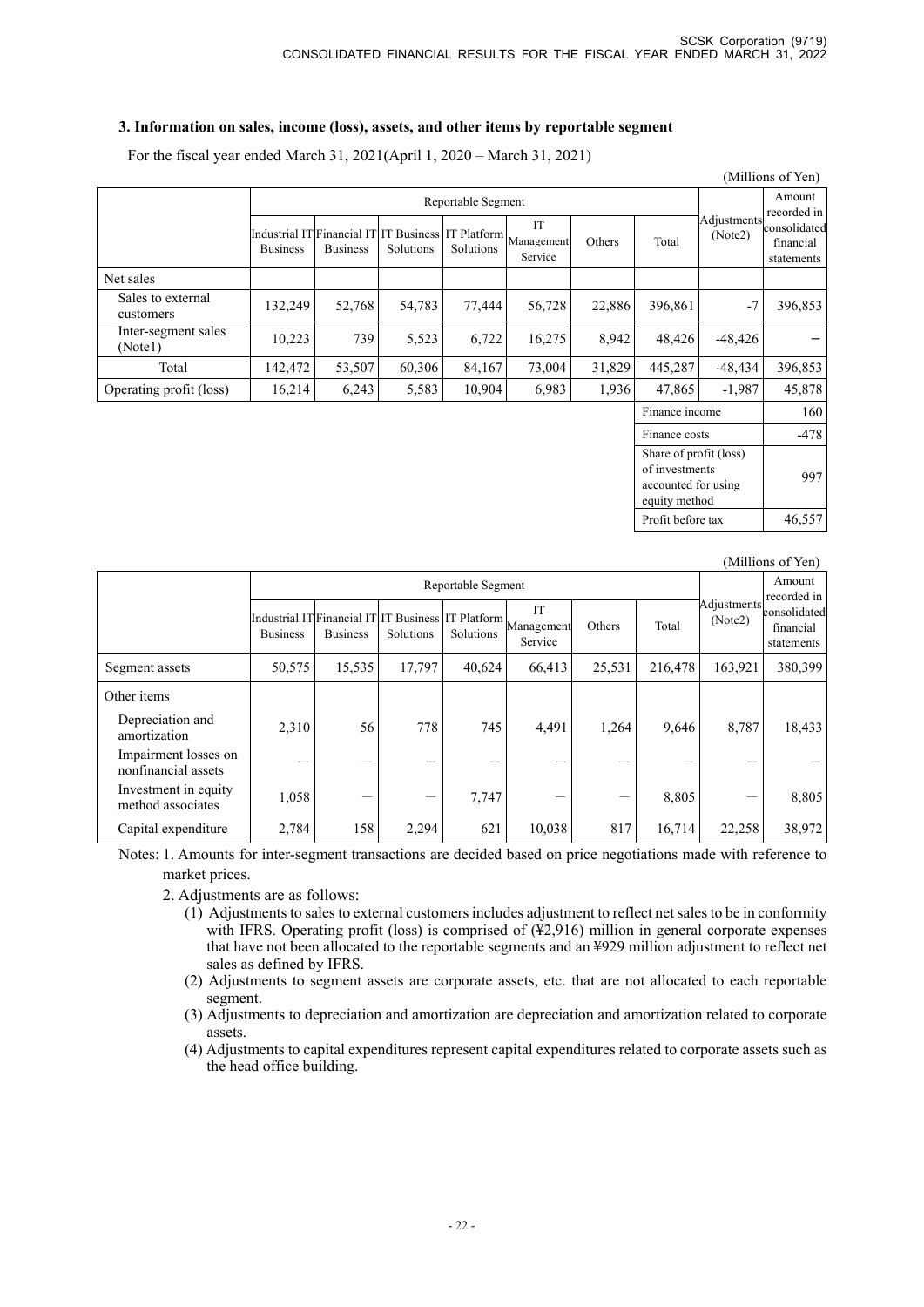## For the fiscal year ended March 31, 2022(April 1, 2021 – March 31, 2022)

|                                |                    |                 |           |           |                                                                                                                     |        |                                                                 |                        | (Millions of Yen)                       |
|--------------------------------|--------------------|-----------------|-----------|-----------|---------------------------------------------------------------------------------------------------------------------|--------|-----------------------------------------------------------------|------------------------|-----------------------------------------|
|                                | Reportable Segment |                 |           |           |                                                                                                                     |        |                                                                 |                        | Amount<br>recorded in                   |
|                                | <b>Business</b>    | <b>Business</b> | Solutions | Solutions | IT<br>Industrial IT $\Big \text{Financial IT}\Big $ IT Business IT Platform $\Big \text{Mangement}\Big $<br>Service | Others | Total                                                           | Adjustments<br>(Note2) | consolidated<br>financial<br>statements |
| Net Sales                      |                    |                 |           |           |                                                                                                                     |        |                                                                 |                        |                                         |
| Sales to external<br>customers | 135,768            | 56,526          | 56,872    | 83,969    | 58,477                                                                                                              | 22,713 | 414,328                                                         | $-177$                 | 414,150                                 |
| Inter segment sales<br>(Note1) | 10,480             | 666             | 6,021     | 6,558     | 17,734                                                                                                              | 11,118 | 52,579                                                          | $-52,579$              |                                         |
| Total                          | 146,248            | 57,193          | 62,894    | 90,527    | 76,211                                                                                                              | 33,831 | 466,907                                                         | $-52,756$              | 414,150                                 |
| Operating profit (loss)        | 16,676             | 6,653           | 5,559     | 11,884    | 7,412                                                                                                               | 1,599  | 49,787                                                          | $-2,232$               | 47,555                                  |
|                                |                    |                 |           |           |                                                                                                                     |        | Finance income                                                  |                        | 94                                      |
|                                |                    |                 |           |           |                                                                                                                     |        | Finance costs                                                   |                        | $-587$                                  |
|                                |                    |                 |           |           |                                                                                                                     |        | Share of profit (loss)<br>of investments<br>accounted for using |                        | 1,252                                   |

| (Millions of Yen) |
|-------------------|
|-------------------|

equity method

| (Millions of Yen)                           |                                                                       |                 |           |           |                             |        |         |                        |                                         |
|---------------------------------------------|-----------------------------------------------------------------------|-----------------|-----------|-----------|-----------------------------|--------|---------|------------------------|-----------------------------------------|
|                                             | Reportable Segment                                                    |                 |           |           |                             |        |         |                        | Amount<br>recorded in                   |
|                                             | Industrial IT Financial IT IT Business IT Platform<br><b>Business</b> | <b>Business</b> | Solutions | Solutions | IT<br>Management<br>Service | Others | Total   | Adjustments<br>(Note2) | consolidated<br>financial<br>statements |
| Segment assets                              | 50,682                                                                | 14,931          | 21,419    | 44,243    | 73,470                      | 24,556 | 229,304 | 178,305                | 407,609                                 |
| Other items                                 |                                                                       |                 |           |           |                             |        |         |                        |                                         |
| Depreciation and<br>amortization            | 2,224                                                                 | 67              | 1,143     | 724       | 4,593                       | 1,185  | 9,938   | 9,942                  | 19,881                                  |
| Impairment losses on<br>nonfinancial assets | 147                                                                   |                 |           |           |                             |        | 147     |                        | 147                                     |
| Investment in equity<br>method associates   | 1,668                                                                 |                 |           | 8,508     |                             |        | 10,177  |                        | 10,177                                  |
| Capital expenditure                         | 1,234                                                                 | 226             | 2,740     | 659       | 7,480                       | 1,069  | 13,410  | 12,298                 | 25,708                                  |

Profit before tax 48,315

Notes: 1. Amounts for inter-segment transactions are decided based on price negotiations made with reference to market prices.

2. Adjustments are as follows:

- (1) Adjustments to sales to external customers includes adjustment to reflect net sales to be in conformity with IFRS. Operating profit (loss) is comprised of  $(\check{4}3,152)$  million in general corporate expenses that have not been allocated to the reportable segments and ¥920 million adjustment to reflect net sales as defined by IFRS.
- (2) Adjustments to segment assets are corporate assets, etc. that are not allocated to each reportable segment.
- (3) Adjustments to depreciation and amortization are depreciation and amortization related to corporate assets.
- (4) Adjustments to capital expenditures represent capital expenditures related to corporate assets such as the buildings.